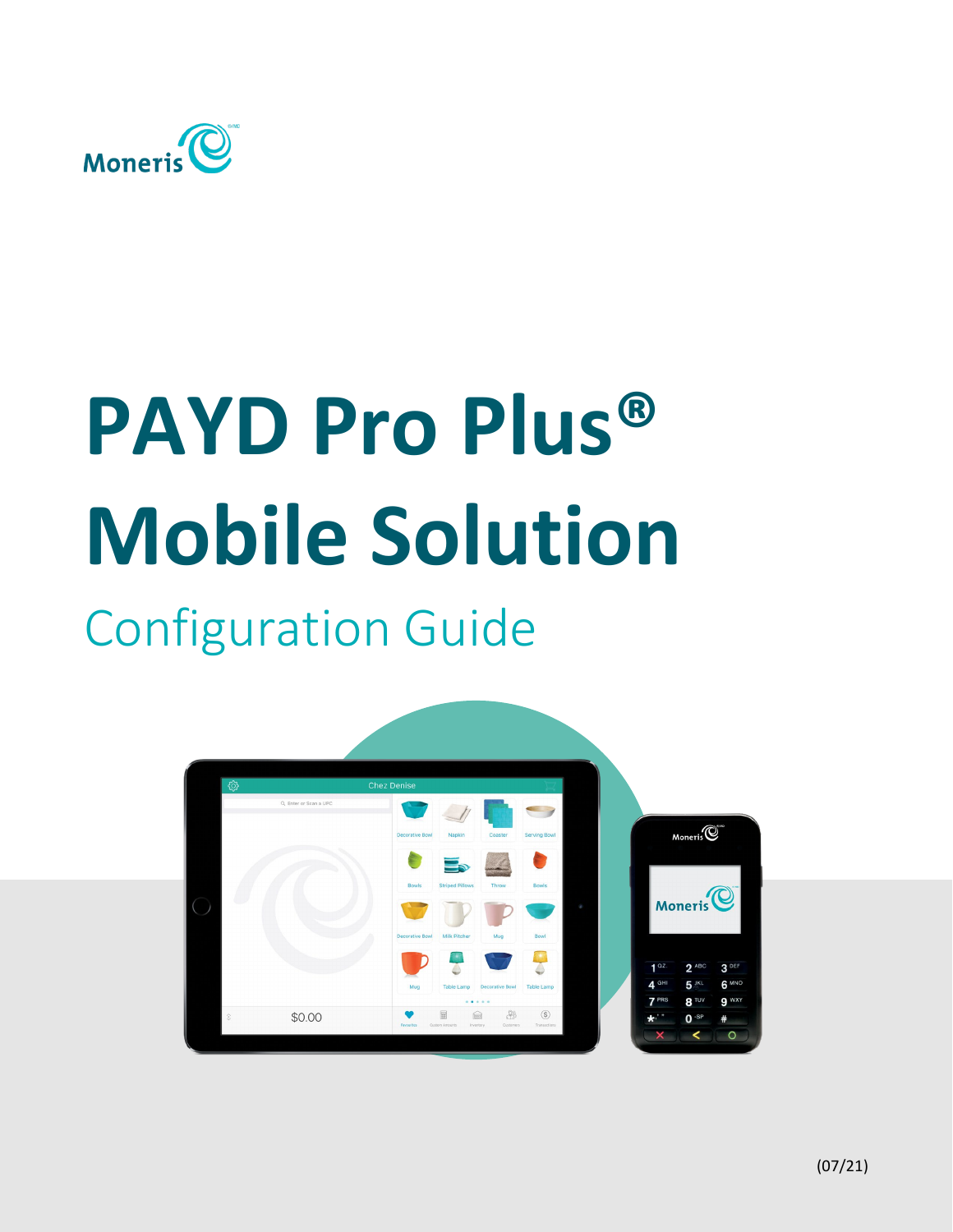

## Need help?

Web: [moneris.com/support-PAYDProPlus](https://www.moneris.com/en/support/devices/payd-pro-plus/)

Toll-free: 1-855-423-PAYD (7293)

Record your Moneris® merchant ID here:

\_\_\_\_\_\_\_\_\_\_\_\_\_\_\_\_\_\_\_\_\_\_\_\_\_\_\_\_\_\_\_\_\_\_\_\_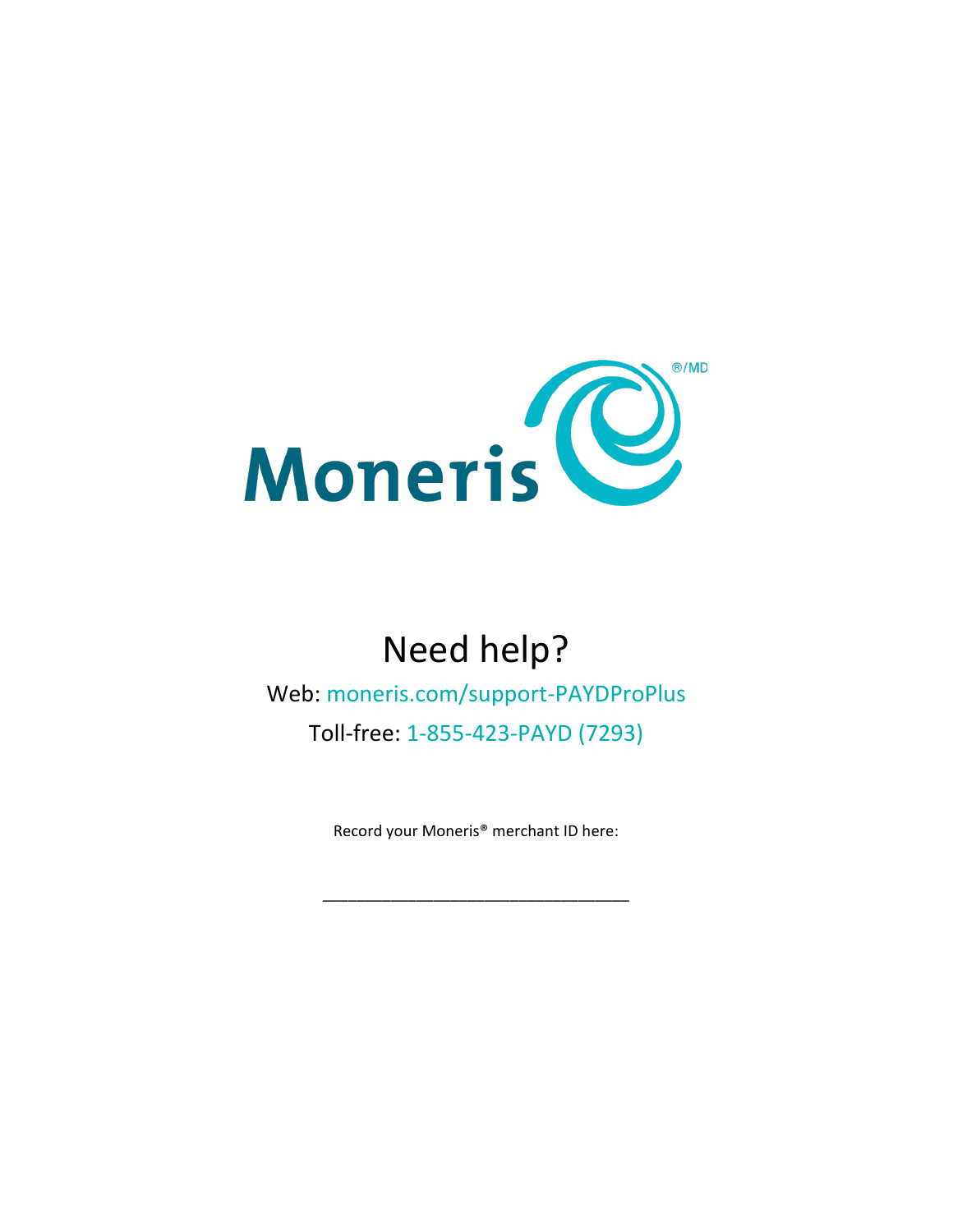## **Contents**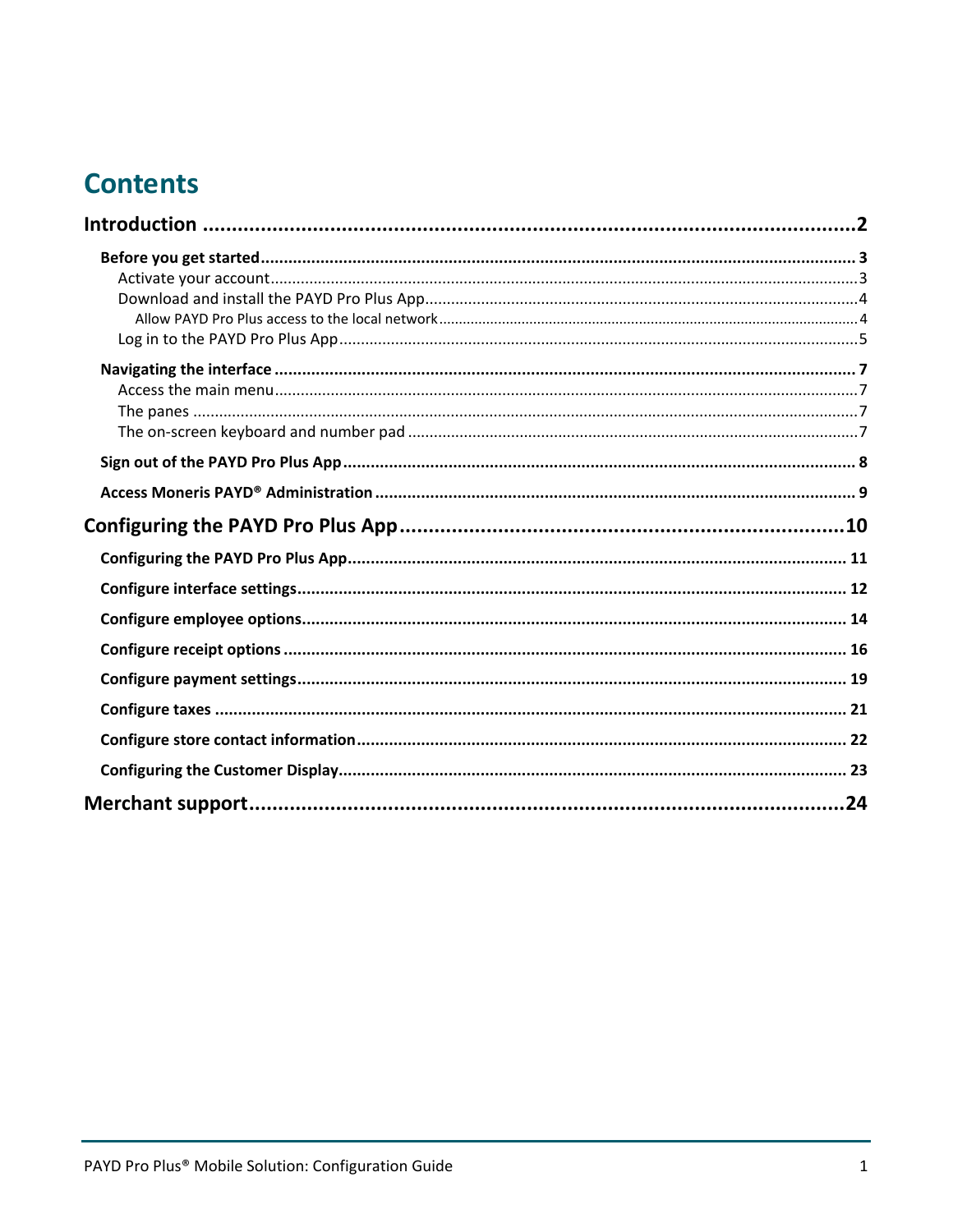## <span id="page-3-0"></span>**Introduction**

PAYD Pro Plus® lets you turn your Apple® iPad® into a mobile POS Payment Solution, with great features that let you run your business from just about anywhere.

configure the PAYD Pro Plus App. **Configuration: Configuration: Configuration:** Configuration: Configuration: Configuration: Configuration: Configuration: Configuration: Configuration: Configuration: Configuration: Configu This guide provides you with instructions on how to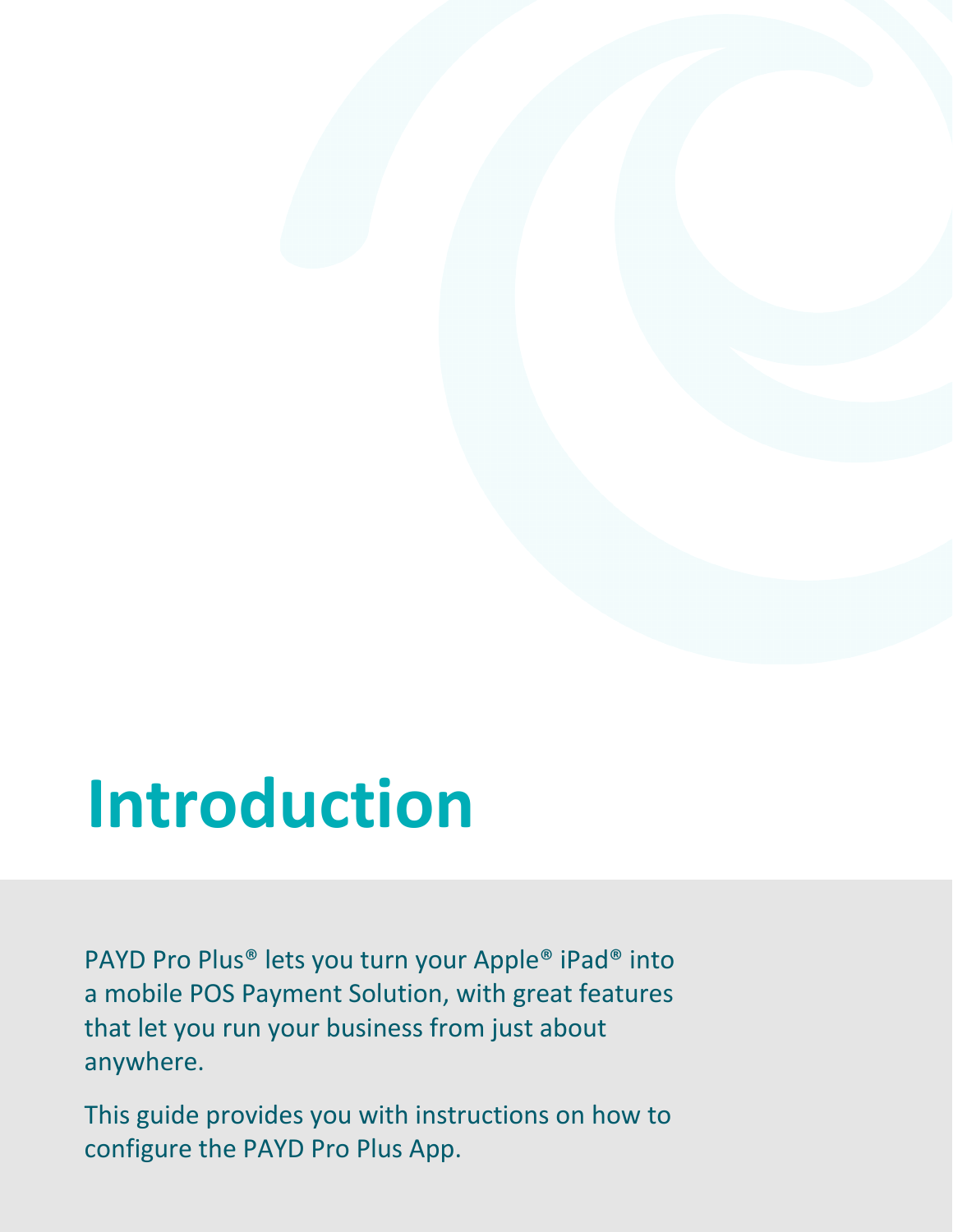## <span id="page-4-0"></span>**Before you get started**

Before you get started with PAYD Pro Plus, please perform the following tasks:

- 1. Retrieve your **Store ID** and **Merchant ID** from the "Your PAYD Order is Ready" email you were sent when you signed up for PAYD Pro Plus. These IDs will be used when activating your account.
- 2. [Activate](#page-4-1) your account.
- 3. [Download](#page-5-0) and install the PAYD Pro Plus app.
- <span id="page-4-1"></span>4. [Login](#page-5-1) to the PAYD Pro Plus app with your login credentials.

### Activate your account

Follow these instructions to activate your account.

- 1. Open a web browser on your Apple iPad, or on a laptop or PC.
- 2. In the address bar, enter **[moneris.com/activatePAYD](https://my.getpayd.com/ebox/merchant/activate/lang=EN)**.
- 3. At the Activate your account screen, enter your Moneris Merchant ID and Store ID into the provided fields and click/tap **Next**.
- 4. In the next Activate your account screen, enter your information into the provided fields following these guidelines:
	- **First/Last Name**: The name of the business owner activating the account.
	- **Email**: The email address of the business owner activating the account.
	- **Employee ID**: Enter an alphanumeric ID for the business owner activating the account.

*Note: This employee will be listed as a super administrator in PAYD Pro Plus, and will have full access to make changes to the system. Subsequent employees will be entered with fewer system access privileges. Therefore, it is important that the business owner be the person to enter this information.* 

- **Password**: Enter an alphanumeric password consisting of 8-20 characters, including at least one letter, one number, and one special character e.g. \$, @, or !.
- **Confirm password**: Re-enter the password you entered in the field above.
- **Security question**: Click this drop-down menu and select a security question from the list. This security question will be used for password recovery in the event you forget your password in the future.
- **Answer:** The answer to the security question selected above.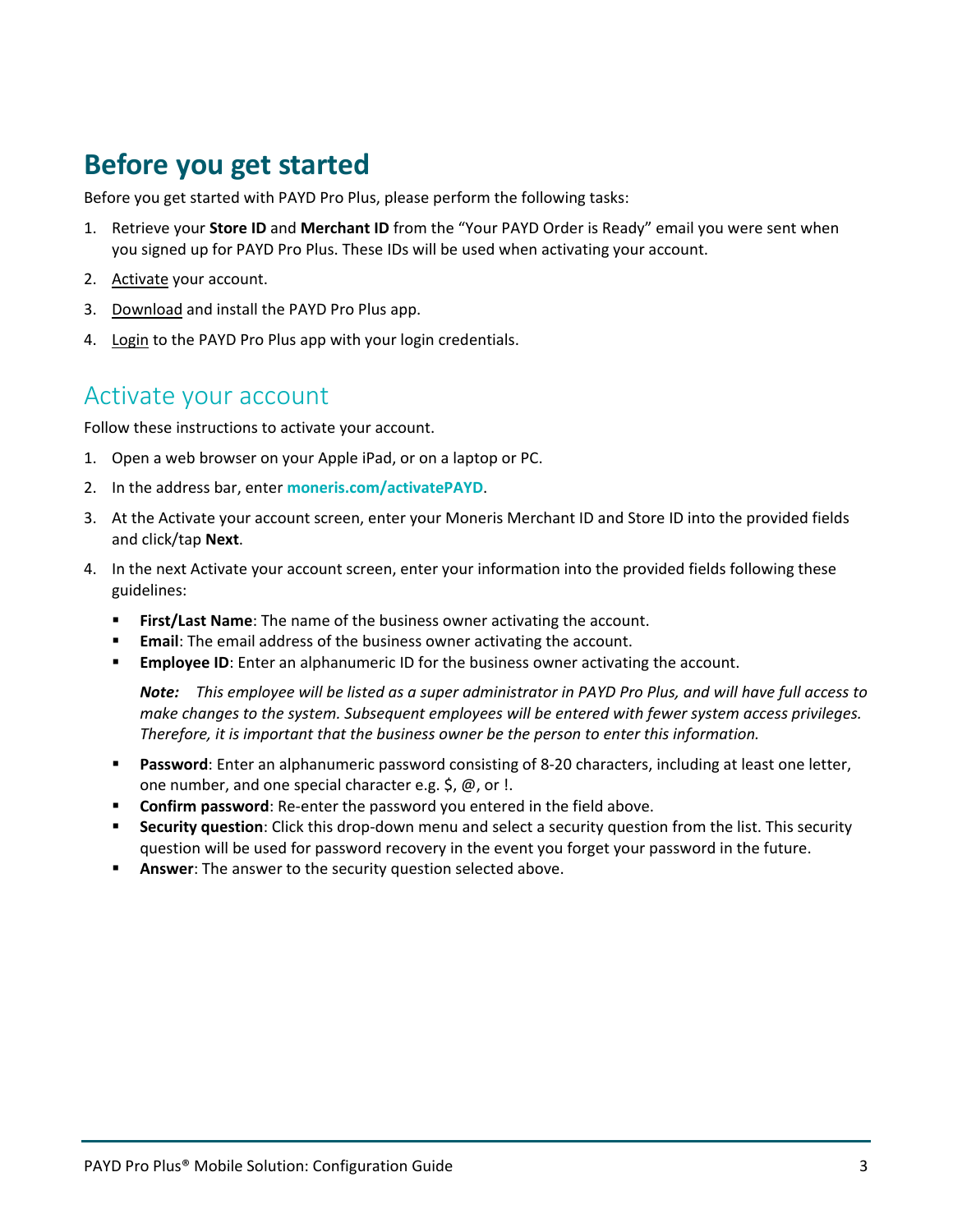| <b>Activate your account</b>                                                 |  |
|------------------------------------------------------------------------------|--|
| Supply details of the administator profile that will be tied to your account |  |
| First name                                                                   |  |
| Last name                                                                    |  |
| Email                                                                        |  |
| Employee ID                                                                  |  |
| Password                                                                     |  |
| Confirm password                                                             |  |
| Security question                                                            |  |
| Answer                                                                       |  |
|                                                                              |  |
| Cancel                                                                       |  |

- 5. Click **Save** at the bottom of the screen.
- 6. When you see the "Activation complete" message, the account activation was successful. The Login page appears.
- <span id="page-5-0"></span>7. Proceed to [Downloading and installing the PAYD Pro Plus App](#page-5-0) below.

### Download and install the PAYD Pro Plus App

- 1. From the home screen of your Apple iPad, open the App Store®.
- 2. In the Business category, search for "PAYD Pro Plus", then select the app.

#### **Important: Read the PAYD Pro Plus "Terms of Use" before proceeding with the download.**

- 3. Tap **GET**, and then tap **INSTALL**.
- 4. When prompted, enter your **Apple ID** and **password**, and then tap **OK**.
- 5. When the installation is complete, your Apple iPad's home screen displays the PAYD Pro Plus icon  $\overline{(\mathbb{C})}$ .

#### <span id="page-5-1"></span>Allow PAYD Pro Plus access to the local network

A recent iOS update (iOS 14.6) now requires applications to prompt for local network access. When the "PAYD Pro Plus would like to find and connect to devices on your local network" message appears, tap **OK** to allow access.

If you make a mistake and tap **Don't Allow**, or if you ignore the message, you can still allow access at a later point. Follow the directions below to allow network access.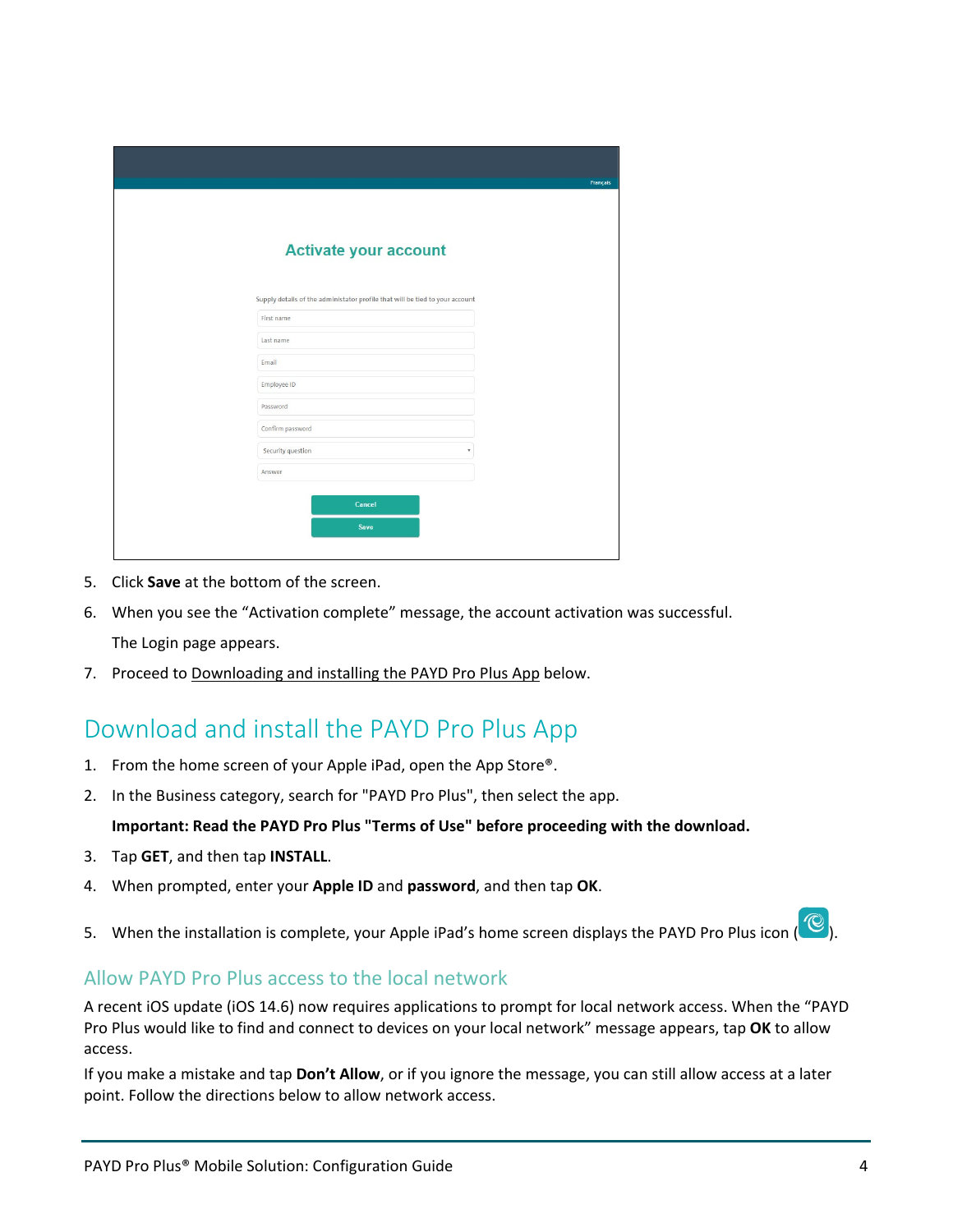- 1. On the iPad's home screen, tap the **Settings** icon ( $\circled{2}$ ).
- 2. On the Settings menu, tap **Privacy**.
- 3. On the Privacy menu, tap **Local Network**.



- 4. In the list of apps, toggle the PAYD Pro Plus switch to enable network access for PAYD Pro Plus.
- 5. Tap **< Privacy** at the top of the screen to save and return to the Settings screen.
- <span id="page-6-0"></span>6. Close the Settings and then **[launch](#page-6-0)** the PAYD Pro Plus app.

## Log in to the PAYD Pro Plus App

The first time the PAYD Pro Plus App is launched, you will be prompted to enter your Moneris PAYD® login credentials. These are the credentials you created when yo[u activated](#page-4-1) your account (refer to page [3](#page-4-1) for complete instructions).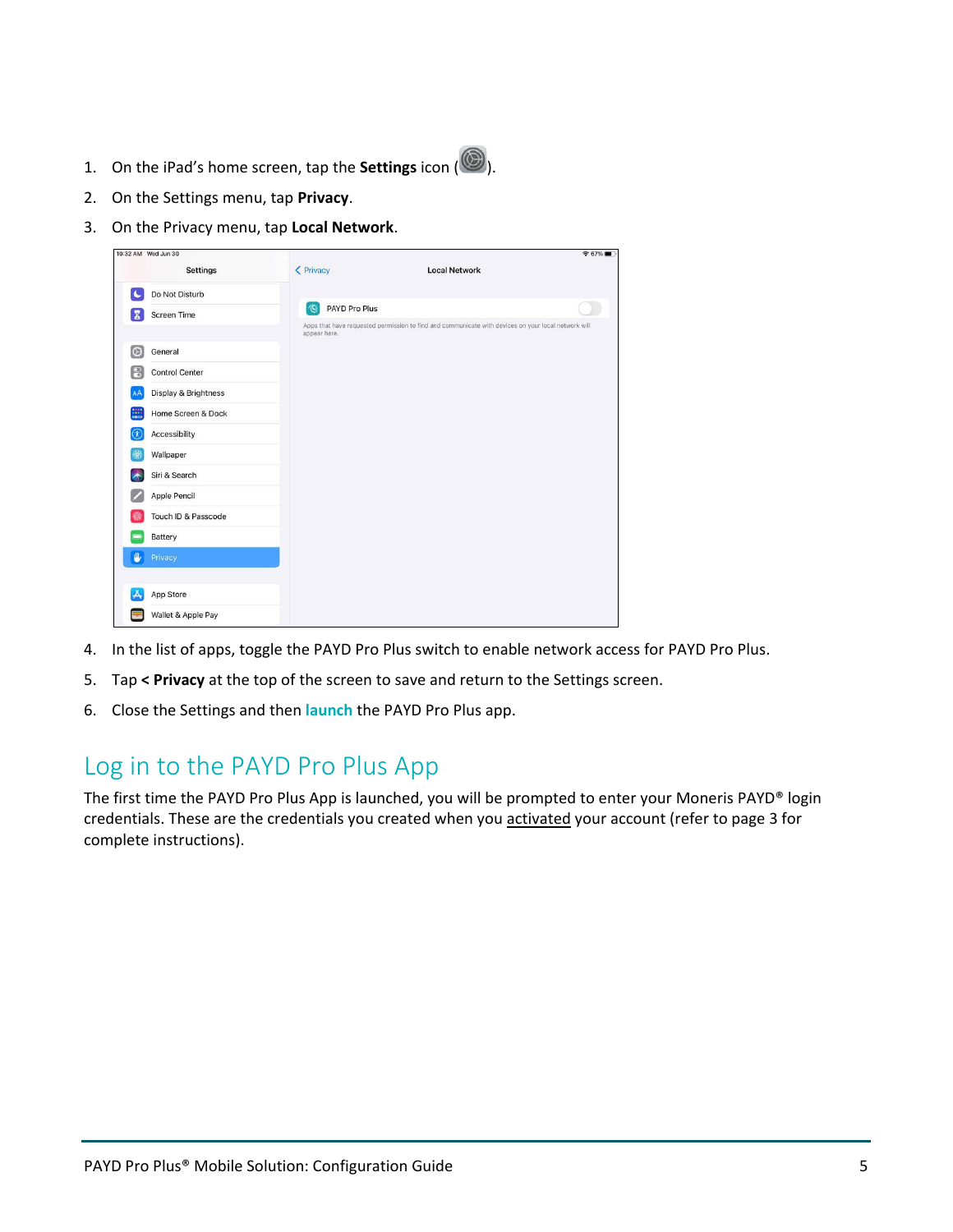

- 1. Enter your PAYD login credentials (**Username**, **Password** and **Store ID**) into the provided fields.
- 2. Tap **Sign In**.

*Note: After your first login, the system will prompt you to create a quick PIN for login ("Enter a PIN to login faster next time"). Enter a 4-digit PIN and tap the checkmark button. For more information on quick PINs, see*  Configuring employee options *on page [14.](#page-15-0)* 

*Note: If the system prompts you to Cash-In, leave the fields blank and tap Continue for now. Refer to the* **PAYD Pro Plus® Mobile Solution - Using PAYD Pro Plus for Apple® iPad®** *guide for instructions on how to cash in. This guide is available for free download at* **[moneris.com/support-PAYDProPlus](https://www.moneris.com/en/Support/Devices/PAYD-Pro-Plus)***.*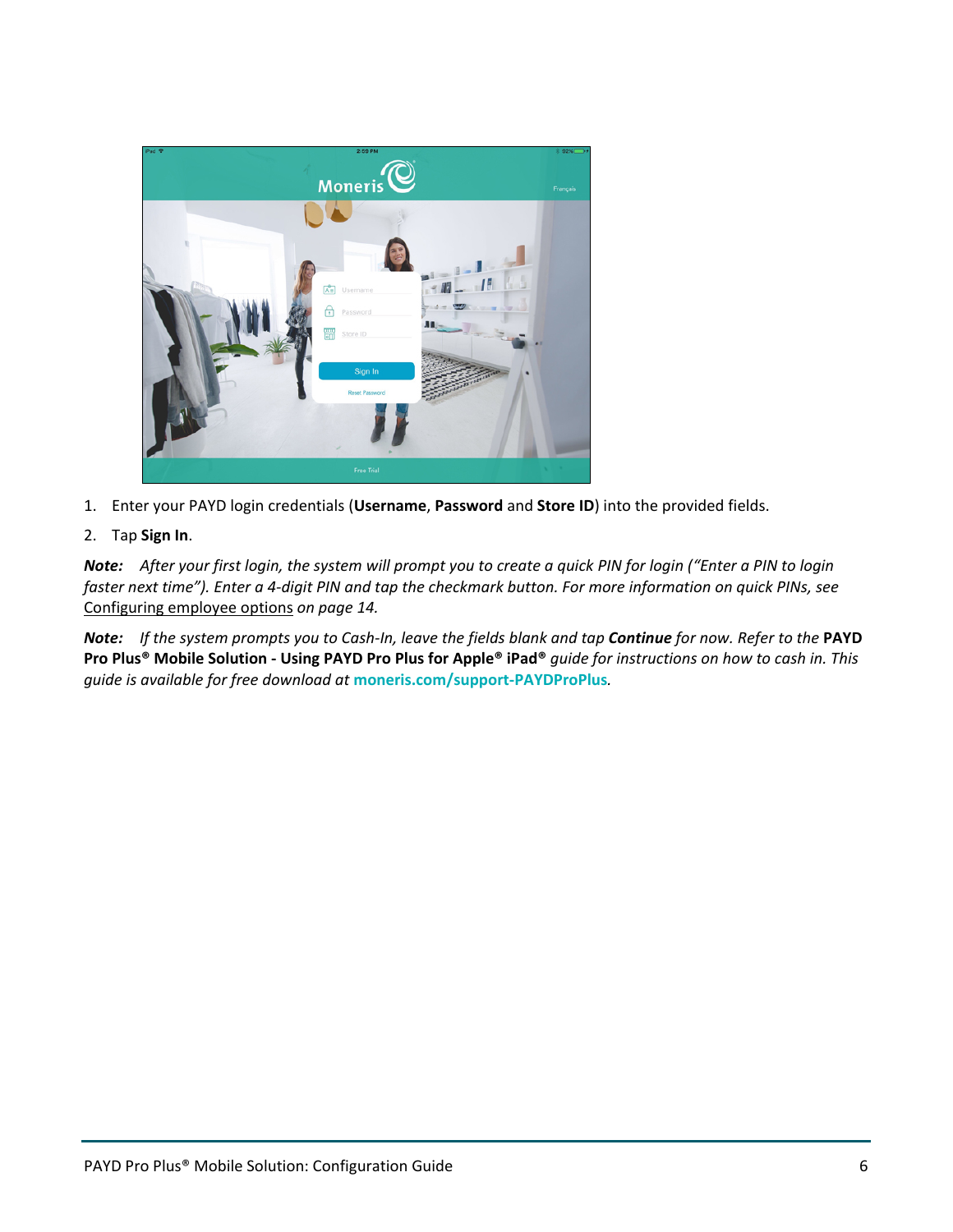## <span id="page-8-0"></span>**Navigating the interface**

*Note: The PAYD Pro Plus App will always appear in "landscape" orientation, even if the Apple iPad is tilted into a "portrait" orientation.* 

### <span id="page-8-1"></span>Access the main menu

 To access the main menu from any screen, tap the **Settings** button ( ). The main menu appears (shown below).

| iPad <b>全</b>                                                           | 11:37 AM                                         | <b>* 100%</b> |
|-------------------------------------------------------------------------|--------------------------------------------------|---------------|
| Done                                                                    | Configuration                                    |               |
| Denise Smith<br>\$                                                      |                                                  |               |
| Super administrator                                                     | <b>■</b> Devices                                 | $\mathcal{P}$ |
| $\otimes$ PIN Pad $\otimes$ Scanner $\otimes$ Printer $\otimes$ Display |                                                  |               |
| My dashboard                                                            | Interface                                        | $\mathcal{L}$ |
| Announcements<br>$\bullet$                                              |                                                  |               |
|                                                                         | €<br>Receipts                                    | $\mathcal{P}$ |
| B<br>Reports<br>$\,$                                                    |                                                  |               |
| ď<br>Configuration<br>$\mathbf{y}$                                      | <b>E</b> . Payments                              | $\mathcal{P}$ |
|                                                                         |                                                  |               |
| Cash-Out                                                                | fft<br>Taxes                                     | $\mathcal{P}$ |
| <b>S</b> Payout                                                         |                                                  |               |
|                                                                         | $^{\circledR}$<br>Contact Info                   | $\mathcal{P}$ |
| É<br>Open Administration<br>呤                                           |                                                  |               |
| $(?)$ Help                                                              | $^{\circledR}$<br><b>Customer Facing Display</b> | $\mathcal{P}$ |
|                                                                         |                                                  |               |
| $\overline{\rightarrow}$ Sign Out                                       |                                                  |               |
|                                                                         |                                                  |               |

- To hide the main menu:
	- **Tap Done** in the top left corner of the screen.

### <span id="page-8-2"></span>The panes

The PAYD Pro Plus App is generally divided into two panes (referred to in this guide as the "left pane" and the "right pane"). Menus and popups slide in from the left or right side of the screen, but generally the two panes remain visible (one pane becomes smaller depending upon which side of the screen displays a menu or popup).

## <span id="page-8-3"></span>The on-screen keyboard and number pad

The PAYD Pro Plus App makes use of the Apple iPad's on-screen keyboard for data entry (i.e., customer or product names). Use this on-screen keyboard in the PAYD Pro Plus App just like you would in any other Apple iPad app. The PAYD Pro Plus App can use its own number pad, or use the Apple iPad's on-screen keyboard for numeric data entry too. When your data entry is finished, tap **OK**, **Return**, or tap the **Hide Keyboard** button

( ) to finalize your input. The keyboard is hidden again.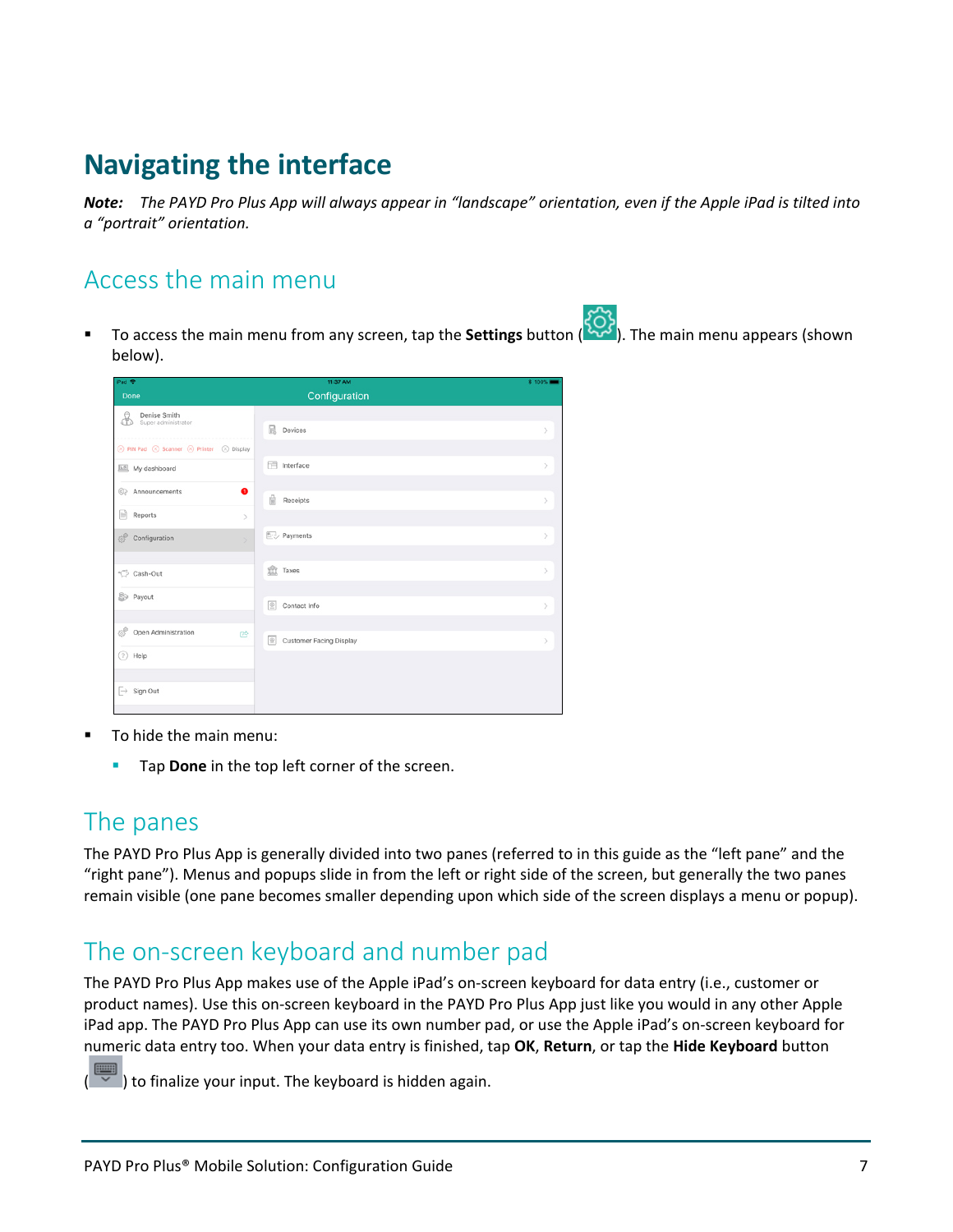## <span id="page-9-0"></span>**Sign out of the PAYD Pro Plus App**

When you are finished using the PAYD Pro Plus App, follow the instructions below to sign out.



- 2. On the main menu, tap **Sign Out**. A confirmation popup appears.
- 3. Tap **OK** to sign out.

The Login screen appears.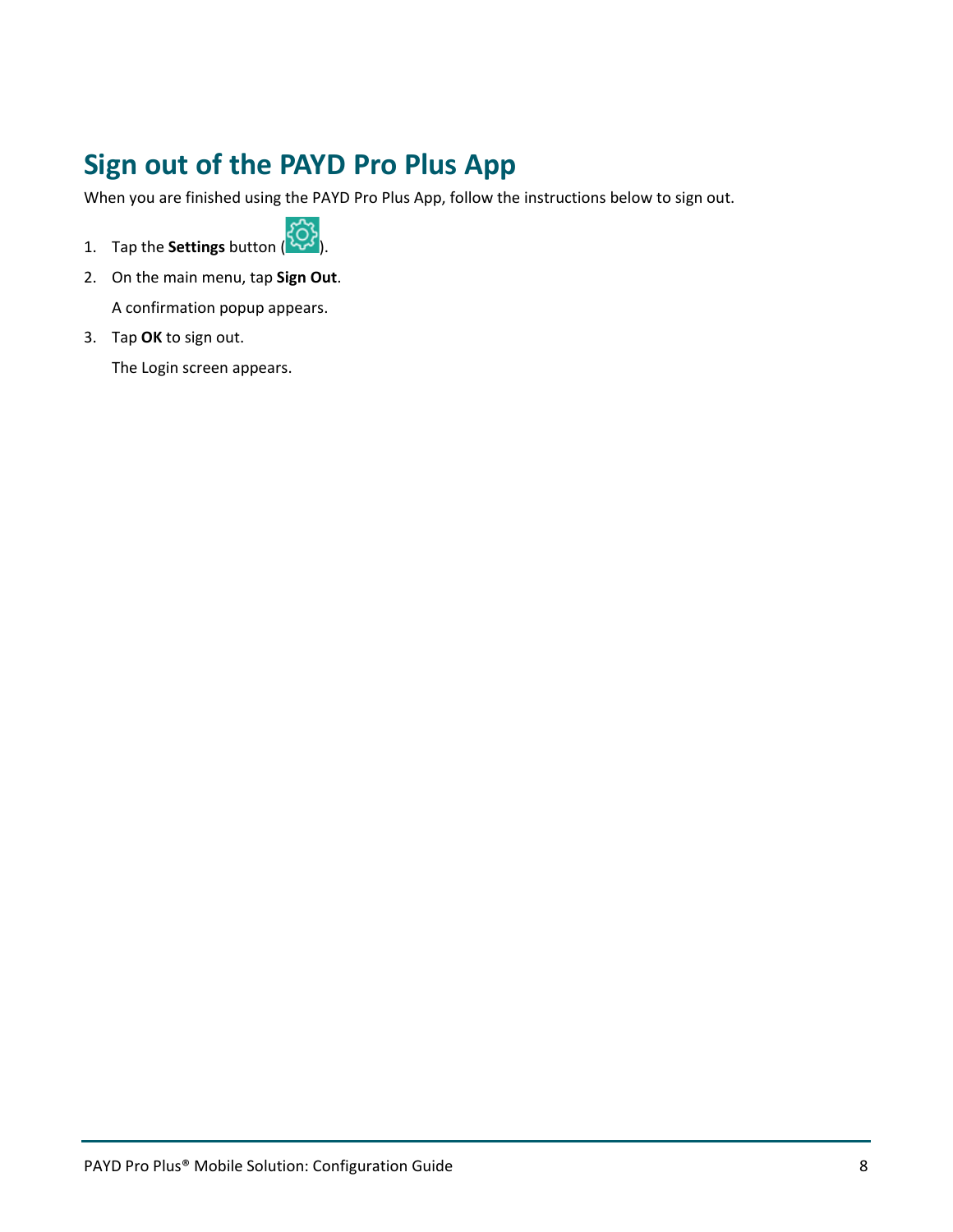## <span id="page-10-0"></span>**Access Moneris PAYD® Administration**

The PAYD Pro Plus App has a companion; Moneris PAYD Administration. PAYD Administration runs in a separate window, and contains many additional tools. Based on your Merchant Agreement with Moneris and your PAYD account type, the available tools may include additional reporting, customer and inventory management, additional data setup and software configuration settings, an email marketing engine, eCommerce website design etc.

To access PAYD Administration:



- 2. On the main menu, tap **Open Administration**.
- 3. The Moneris PAYD Administration screen appears. You are automatically logged in with the same PAYD login credentials you used to log in to the PAYD Pro Plus App.



4. When you are finished using the Administration functions, tap **Done** in the top left corner of the screen.

*Note: Tap the Help ( ) button in the PAYD Administration screen to consult the* **PAYD Pro Plus Online Help** *for more information on operating the software.*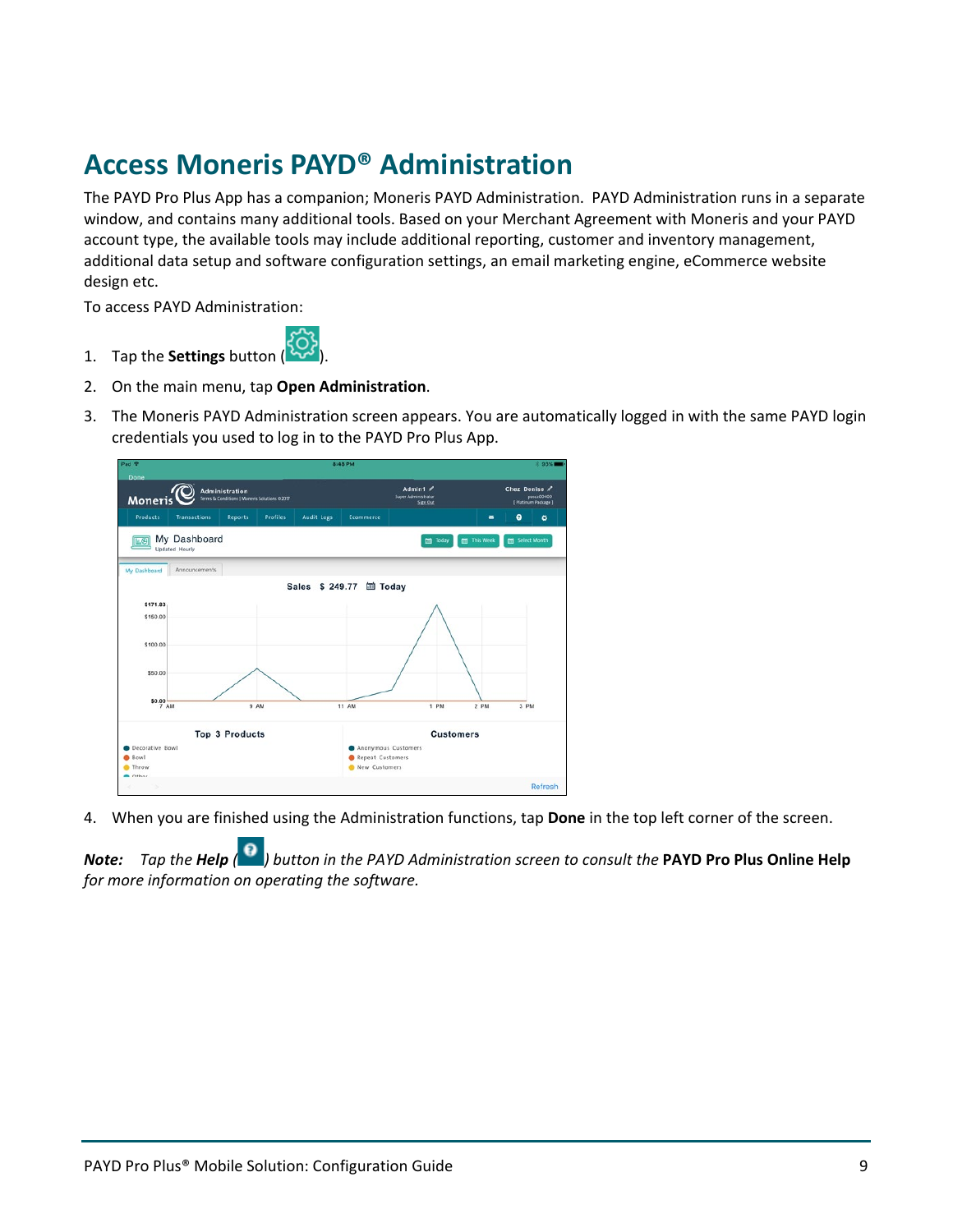# <span id="page-11-0"></span>**Configuring the PAYD Pro Plus App**

In this section, we go over everything you need to know to configure the PAYD Pro Plus App.

not be visible within the PAYD Pro Plus App. *Note: Based upon your PAYD Pro Plus software bundle type and/or your Merchant Agreement with Moneris, certain features described in this guide may*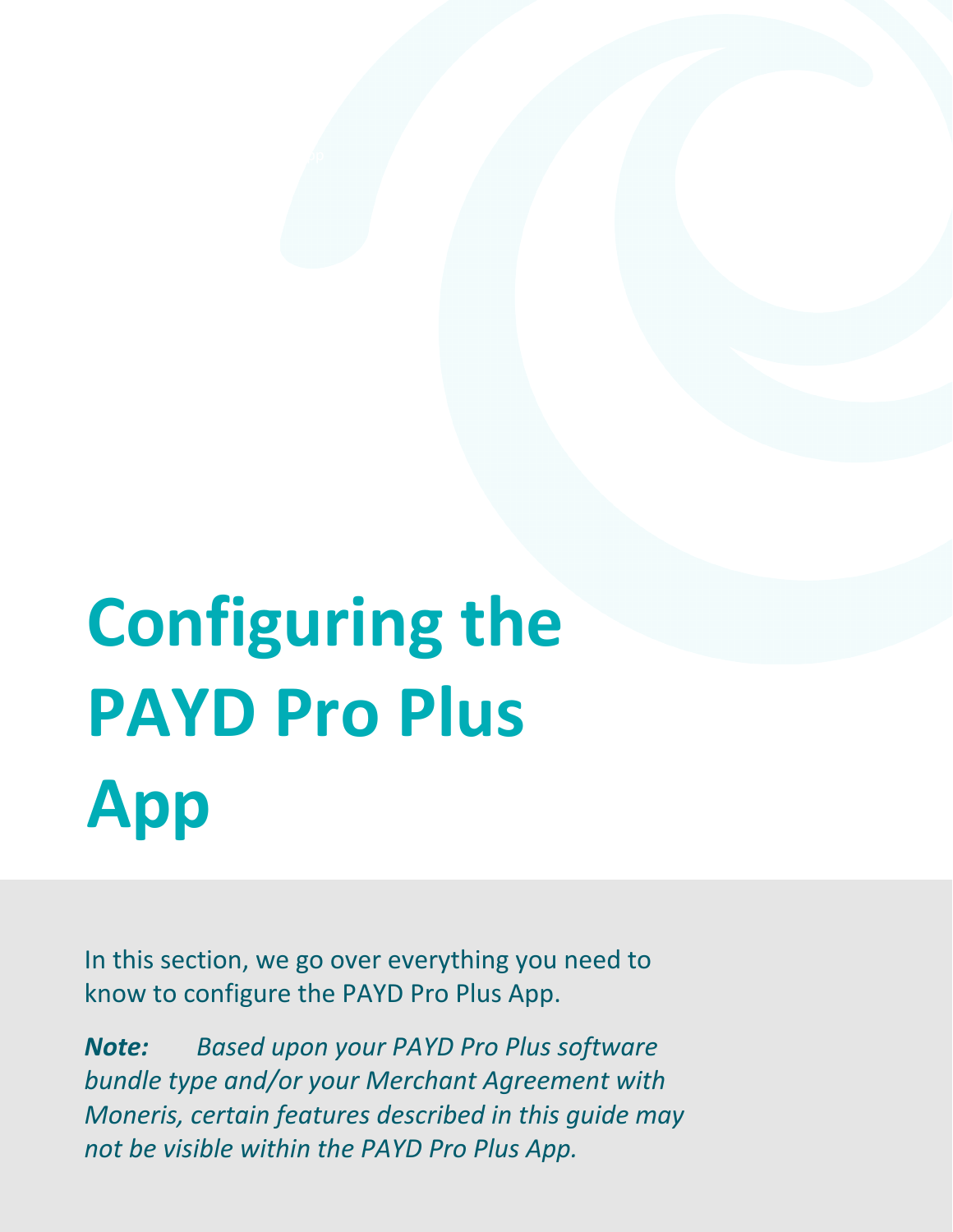## <span id="page-12-0"></span>**Configuring the PAYD Pro Plus App**

All of the configuration options for the PAYD Pro Plus App are accessed via the Configuration screen (shown below).

| iPad <b>全</b>                                                           | 11:37 AM                                       | <b>* 100%</b> |
|-------------------------------------------------------------------------|------------------------------------------------|---------------|
| Done                                                                    | Configuration                                  |               |
| Denise Smith<br>8<br>Super administrator                                |                                                |               |
|                                                                         | <b>■</b> Devices                               |               |
| $\otimes$ PIN Pad $\otimes$ Scanner $\otimes$ Printer $\otimes$ Display |                                                |               |
| My dashboard                                                            | T Interface                                    | $\mathcal{L}$ |
| Announcements                                                           | ●                                              |               |
| ₿<br>Reports                                                            | 畣<br>Receipts                                  | $\mathcal{P}$ |
|                                                                         | $\,$                                           |               |
| 6<br>Configuration                                                      | Payments<br>$\mathbf{y}$                       | $\mathcal{P}$ |
|                                                                         |                                                |               |
| Cash-Out                                                                | îît<br>Taxes                                   | $\mathcal{P}$ |
| <b>S</b> Payout                                                         |                                                |               |
|                                                                         | $^{\circledR}$<br>Contact Info                 | $\mathcal{P}$ |
| $\circ^p$<br>Open Administration                                        | 呤<br>$\circledcirc$<br>Customer Facing Display | $\mathcal{P}$ |
| 7 Help                                                                  |                                                |               |
|                                                                         |                                                |               |
| $\overline{\rightarrow}$ Sign Out                                       |                                                |               |
|                                                                         |                                                |               |

To access the Configuration screen:



2. On the main menu, tap **Configuration**.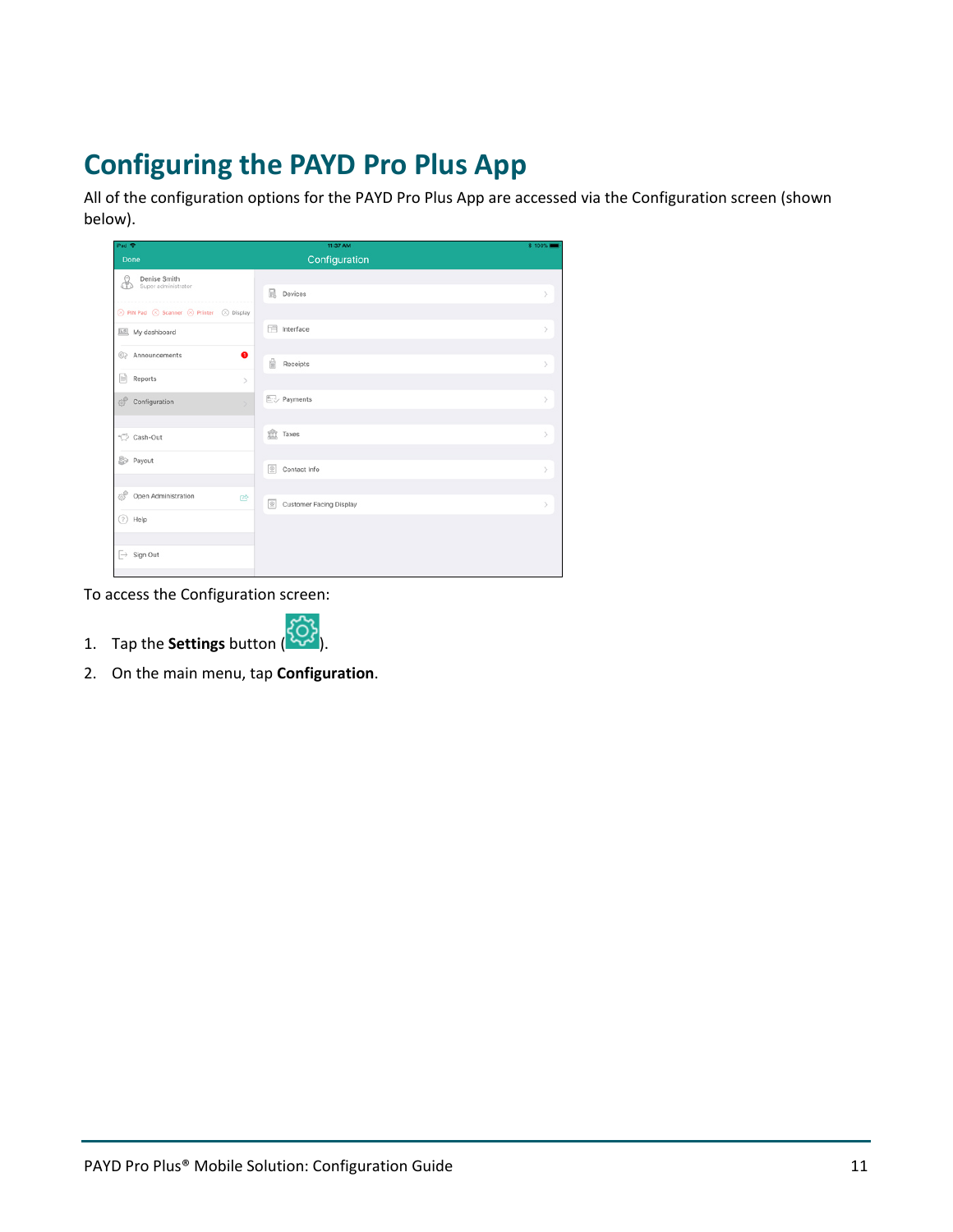## <span id="page-13-0"></span>**Configure interface settings**

Use the Interface screen to select your logo and configure other display settings in the PAYD Pro Plus App. Your logo will appear as a background image on the left pane when it is not actively engaged in displaying information (i.e., transactional information during a sale). It is not necessary to display your logo, but it can help to improve customer perception of your business if you have it where they can see it.



- 2. On the main menu, tap **Configuration**.
- 3. In the Configuration screen, tap **Interface**.
- 4. Select the image file to display as your background image.

*Note: If you do not wish to display a background image, proceed directly to step 5.* 

a. In the **BACKGROUND LOGO** section on the right pane, tap **Choose**.

A popup appears.

- b. Select the source for your image:
	- To take a picture with the Apple iPad's camera:
		- i. Tap **Camera**.

*Note: If you are prompted to enable PAYD Pro Plus to access the camera, tap OK.* 

- ii. Take the picture with the camera.
- iii. If you are satisfied with the image, tap **Use Photo**. Proceed to step 5. If you are unsatisfied, tap **Retake** and repeat step ii.
- To use an image stored on the Apple iPad's internal memory:
	- i. Tap **Library**.

The Photos popup appears.

- ii. Tap **Camera Roll**.
- iii. Browse the photos stored on your Apple iPad for your logo, and then tap it to select it.
- iv. Proceed to step 5.

*Note: If you select the wrong image, tap Delete in the Interface screen to remove it, then perform step 4 again.*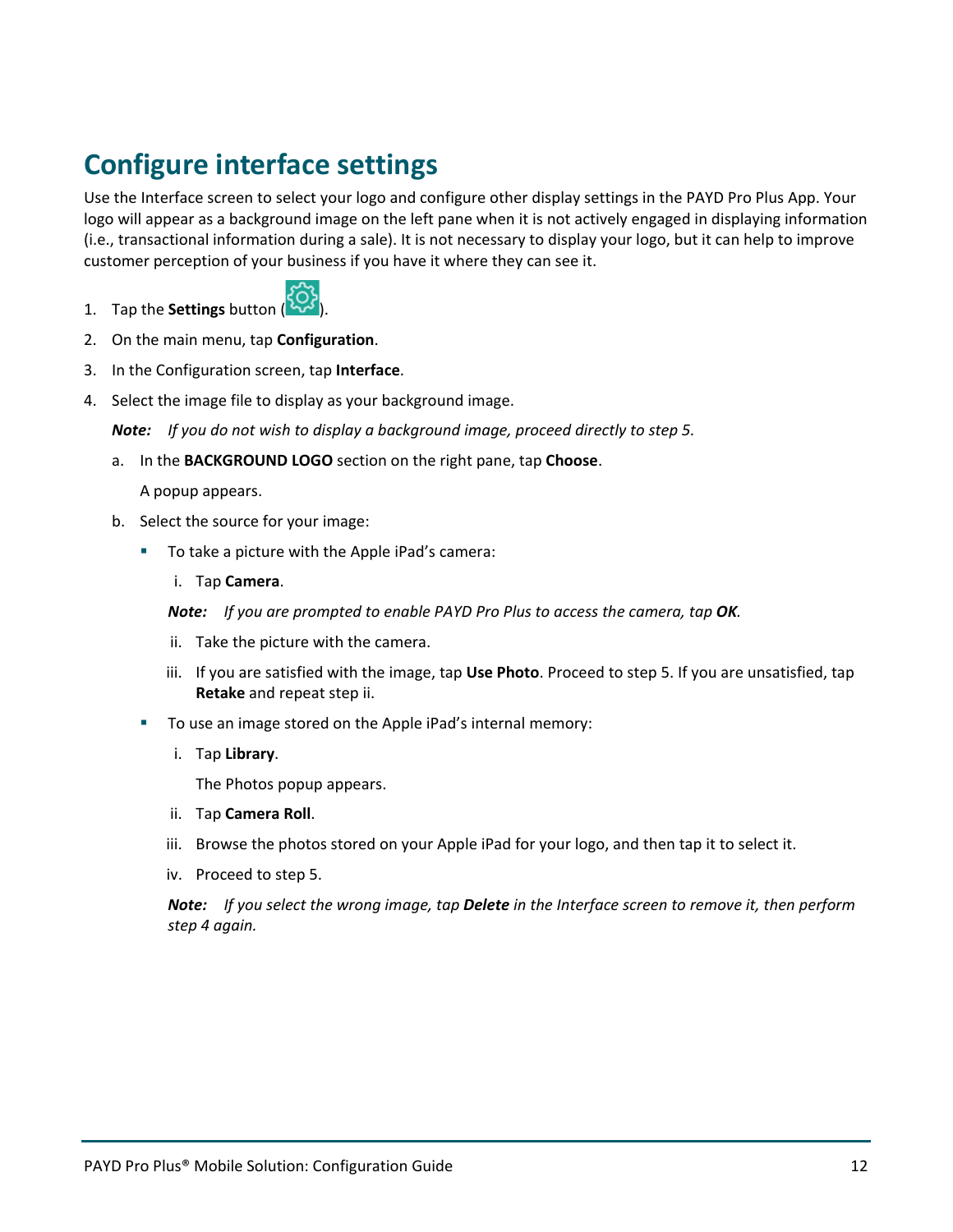- 5. Set the **NUMBER PAD** settings:
	- To enable the PAYD Pro Plus App's on-screen number pad, toggle the **Use on-screen number pad** switch to the right. This number pad appears when processing transactions, enabling you to quickly key in numbers. By default, this switch is toggled to the right (Enabled).

OR

To disable this feature, toggle it to the left.

*Note: If this feature is disabled, the PAYD Pro Plus App will utilize the Apple iPad's own alphanumeric number pad/keyboard for data entry.*

- 6. Set the Favourite Groups settings:
	- To enable the Favourites Group feature, toggle the **Use Favourite Groups** switch to the right. The Favourites Group appears on the right pane when selecting inventory to add to a transaction. By default, this switch is toggled to the right (Enabled).
		- To disable this feature, toggle the switch to the left. When processing a transaction, a breakdown of totals and taxes will appear on the right pane.
	- To enable the Custom Amounts function, toggle the **Use Custom Amounts** switch to the right. The Custom Amounts function enables you to quickly assign a price to a product that is not yet defined in inventory in order to sell it. By default, this switch is toggled to the right (Enabled).
		- To disable this feature, toggle it to the left. When processing a transaction, the Custom Amounts button will not appear on the Sale screen.
- 7. Set how the system deals with items that are currently not defined in inventory (in the **NEW PRODUCTS** section):
	- To have new (undefined) items that are scanned/entered during a sale added to your inventory after the sale, toggle the **Automatically Add New Products to Inventory** switch to the right. (Default = Disabled).
	- To have the new (undefined) item that is scanned/entered automatically added to the sale cart, toggle **Automatically Add New Products to Sale** switch to the right. (Default = Disabled).
- 8. Tap **<Configuration** at the top of the right pane to save your work and return to the main Configuration screen.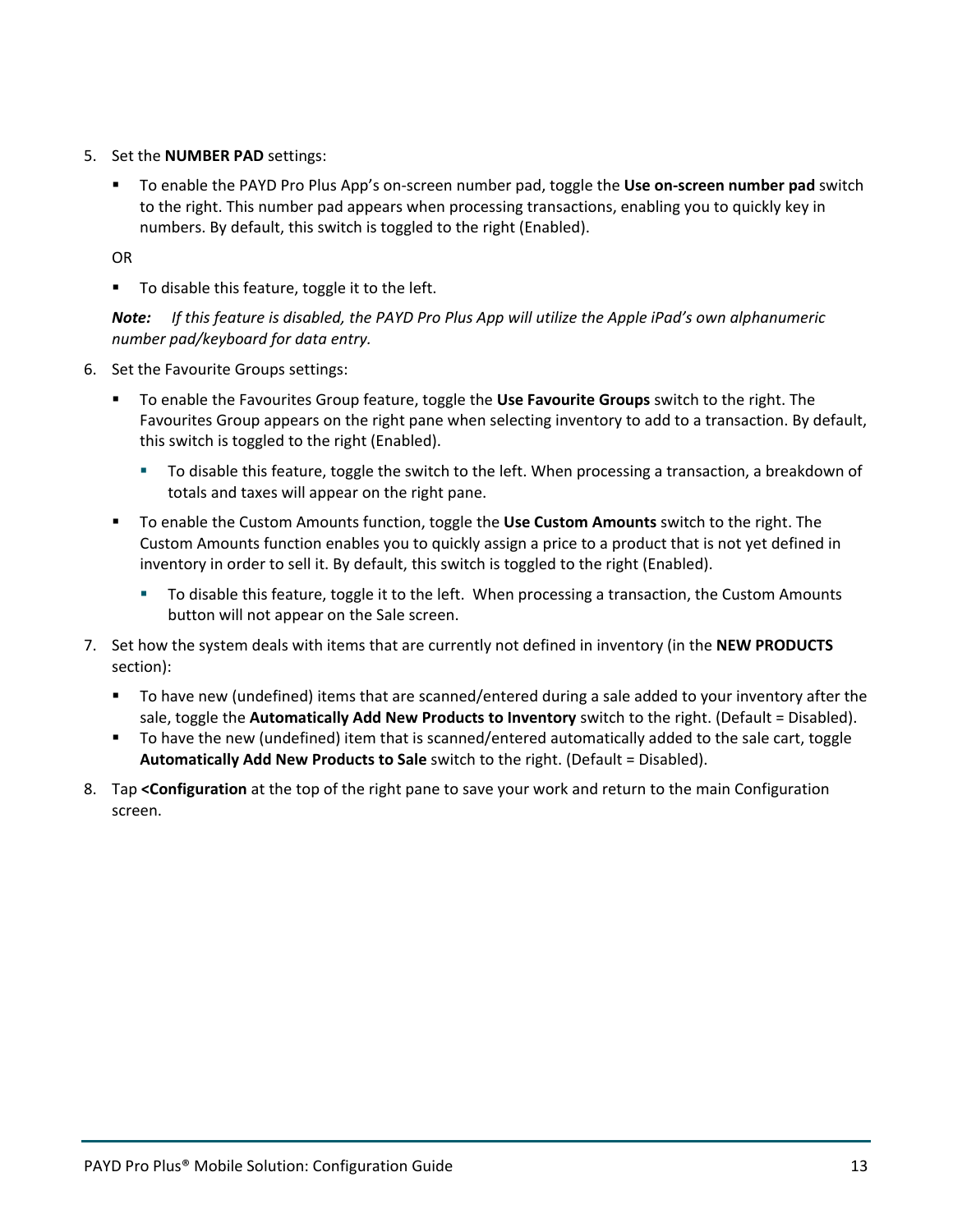## <span id="page-15-0"></span>**Configure employee options**

Use the Employee screen to control security settings, passwords and how you log in to the PAYD Pro Plus App in the future. You can login to the PAYD Pro Plus App in one of three ways: using the PAYD login credentials (Store ID, Username, and Password), by using a PIN (personal identification number), or by utilizing the Apple Touch ID feature (fingerprint login). Entering security credentials can help to ensure your data is protected from unauthorized use if your Apple iPad is lost.

1. Have the employee login to the PAYD Pro Plus App (see *Logging in to the PAYD Pro Plus App* on page [4\)](#page-5-1).



3. On the main menu, tap the employee's name at the top left corner of the screen.

The employee's profile loads into the right pane.

- 4. If you want to (or need to) change your password, follow the steps below. If you do not need to change your password, proceed to step 5.
	- a. In the **PASSWORD** section, tap **Change Password**.

The Change Password popup appears.

- b. Tap inside the **Enter Current Password** field and enter your current password.
- c. Tap inside the **Enter New Password** field and enter the desired new password.
- d. Tap inside the **Re-enter New Password** field and re-enter the desired new password.
- e. Tap **Finish** at the top of the popup.
- f. Proceed to step 5.
- 5. If you want to (or need to) change your security phrase (used to help recall your password), follow the steps below. If you do not need to change your security phrase, proceed to step 6.
	- a. In the **PASSWORD** section, tap **Change Security Phrase**.

The Security Question popup appears with a list of questions.

- b. Tap a question you would like to use for password recovery (so that it appears with a blue checkmark). The screen changes to provide new fields.
- c. Tap inside the **Enter the above question's answer** field and use the on-screen keyboard to enter an answer.
- d. Tap inside the **Enter current password** field and enter your current password.
- e. Tap **Finish** at the top of the popup.
- 6. In the **PIN** section, select your quick PIN login setting:
	- To enable the PIN Login feature, toggle the **Use a 4 digit PIN to sign in** switch to the right (Enabled). Proceed to step 7.
	- To enable standard login credentials (Store ID, Username, and Password), toggle the **Use a 4 digit PIN to sign in** switch to the left (Disabled). This is the default setting. Proceed to step 8.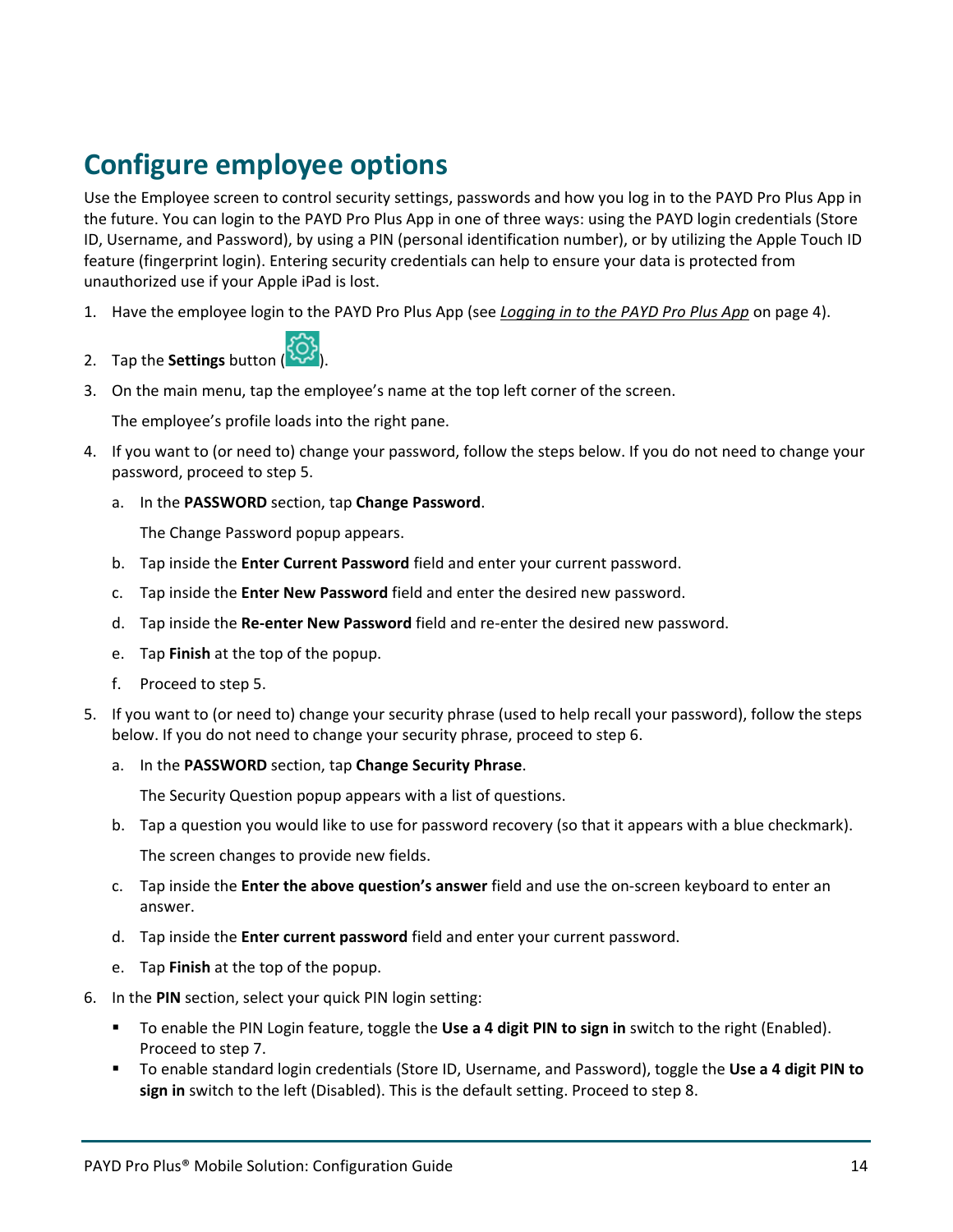- 7. Set your PIN to use for login:
	- a. Tap **Change Quick PIN**.

The Change PIN popup appears.

- b. Tap inside the **Enter Current Password** field and enter your current password.
- c. Tap inside the **Enter New PIN** field and enter the desired new PIN.
- d. Tap inside the **Re-enter New PIN** field and re-enter the desired new PIN.
- e. Tap **Finish** at the top of the popup.

A confirmation popup appears.

f. Tap **OK**.

The Employee screen reappears.

8. To enable the Touch ID feature (a fingerprint login method that makes use of the Apple iPad's fingerprint recognition feature), in the **FINGERPRINT LOGIN** section, toggle the **Enable Fingerprint Login** switch to the right (Enabled). If you do not wish to enable Touch ID, proceed to step 11.

#### **Important: The fingerprint login feature can only be tied to a single staff member. Other employees will need to use their PAYD login credentials or a quick PIN to login.**

9. If you have not yet enabled the Touch ID feature on your Apple iPad, tap **Setup Instructions** and follow the instructions to enable it. If you have enabled and configured Touch ID on your Apple iPad previously, proceed to step 10.

*Note: You will need to log out of the PAYD Pro Plus App, enable Touch ID, and record your fingerprints. Once fingerprints have been recorded in the iPad's Settings screen, you are able to proceed to step 10.* 

10. You are prompted to logout and then login with the account to be linked to your finger print.

Once you log back in, you are prompted that Touch ID was enabled successfully.

11. Tap **Done** at the top of the right pane to save your work and return to the Sale screen.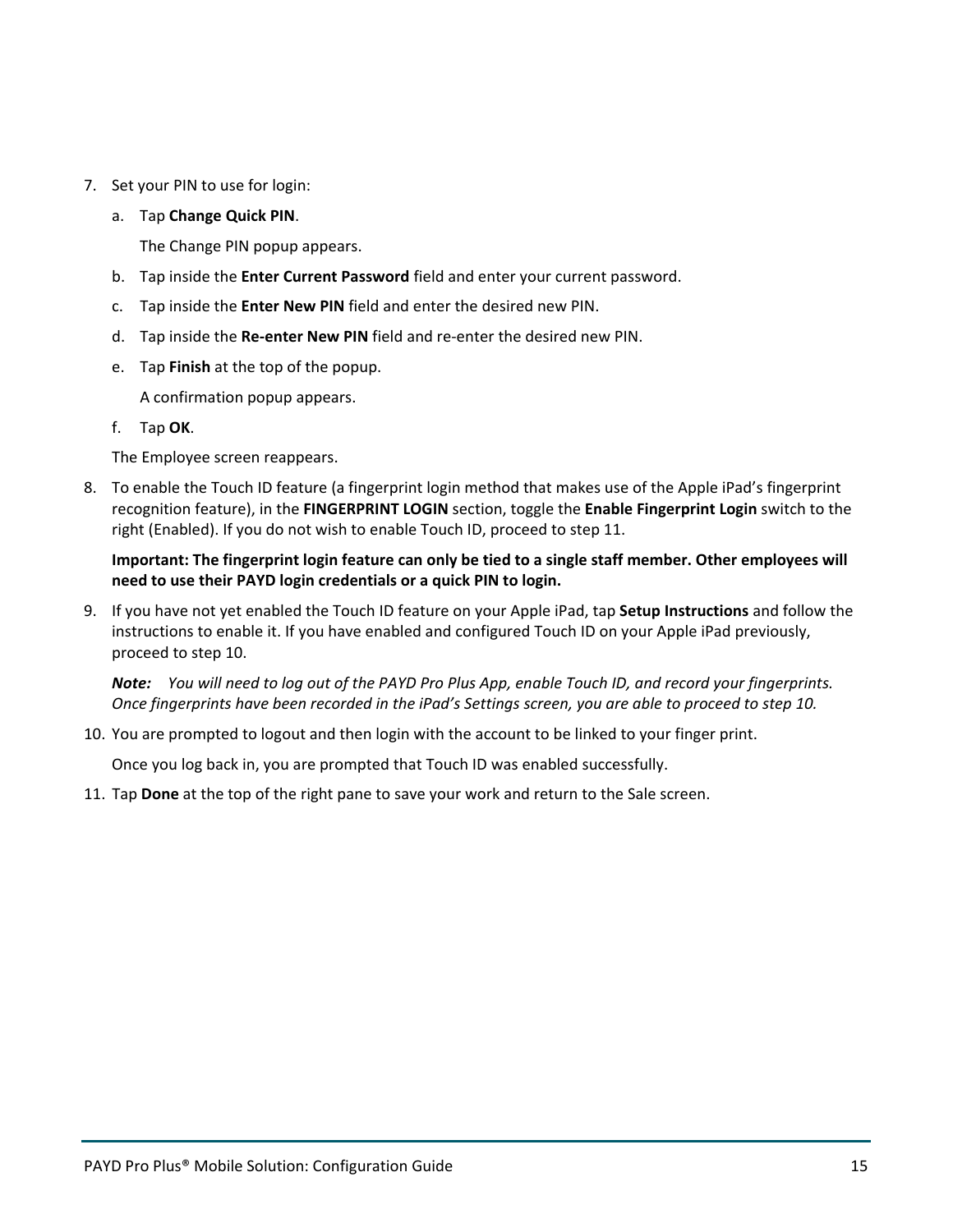## <span id="page-17-0"></span>**Configure receipt options**

Use the Receipts screen to control when receipts print, the number of copies, content, and delivery methods.



- 2. On the main menu, tap **Configuration**.
- 3. In the Configuration screen, tap **Receipts**.
- 4. Configure the receipt settings following the guidelines below:

#### **RECEIPT PRINTING**

*Note: This setting is only applicable to merchants using a Bluetooth® receipt printer paired to an Apple iPad. If you do not have a Bluetooth receipt printer, you do not need to make any changes to this section.*

- Determine when you want the receipts to print:
	- To print a receipt automatically after each transaction completes, toggle the **Print after each sale** switch to the right (Enabled).

OR

 To print a receipt on demand, toggle the **Print after each sale** switch to the left (Default = Disabled).

#### **INFO ON PRINTED RECEIPT**

- Determine what information gets printed on receipts:
	- To have a transaction barcode print on the receipts (to enable quick returns with a Bluetooth barcode scanner), toggle the **Transaction barcode** switch to the right (Default = Enabled).
	- To have the business' address print at the bottom of the receipt, toggle the **Store address** switch to the right (Default = Enabled).
	- To enable a printout of a credit card transaction that was declined, toggle the **Declined credit card transactions** switch to the right (Default = Disabled).
	- To print a custom (user-defined) message at the bottom of receipts, toggle the **Custom message** switch to the right (Default = Disabled).
	- If you enable the custom message, tap **English message**, and in the screen that appears, use the on-screen keyboard to enter a message that will print at the bottom of receipts. Tap **<Back** when finished. The **French message** is optional, and will print only on transactions where a French-language card was used.

#### **PRINTING OPTIONS**

- If you do not have a Bluetooth receipt printer, toggle the **Enable receipt signing on the device screen** switch to the right (Default = Disabled). If you do have a Bluetooth receipt printer, leave this switch as Disabled. Enabling this feature allows the PAYD Pro Plus App to capture a customer's signature on the screen when a transaction is paid by swiped credit card.
- To print a customer copy, toggle the **Print a customer copy** switch to the right (Default = Enabled).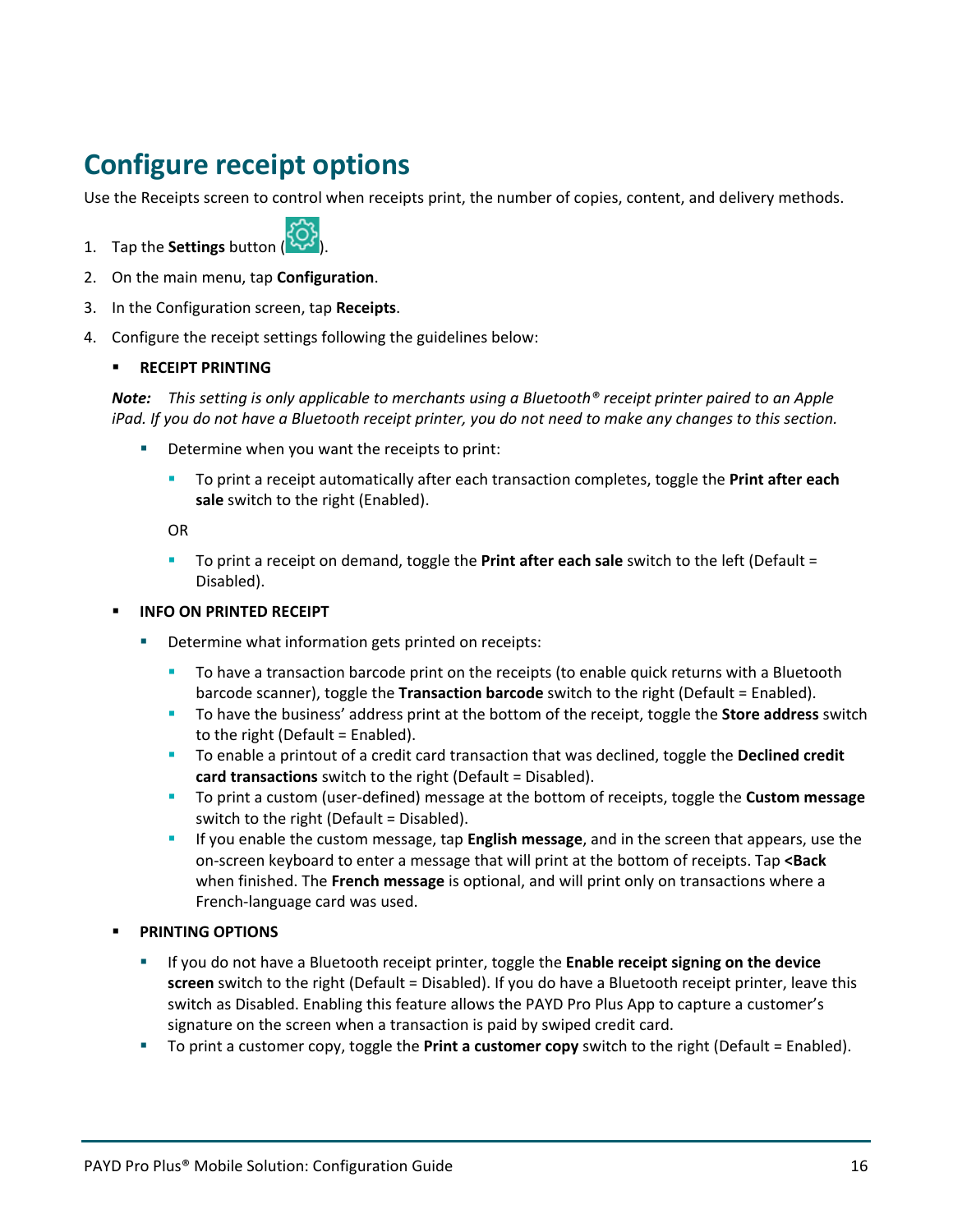To print the merchant copy, toggle the **Print a merchant copy** switch to the right (Default = Enabled).

*Note: This setting is dependent upon the Print a merchant copy when setting below.* 

- To determine when a merchant copy will print, tap **Print a merchant copy when**, and tap your selection.
- To set the default merchant language for your receipts, tap **Merchant language on the receipt**, then tap your selection. Tap **<Back** when finished.
- To set the default language for customer receipts, tap the **Customer language on the receipt** dropdown menu and tap your selection. This will be the default for all cash, cheque, gift card and nonintegrated debit and credit transactions. Tap **<Back** when finished.

*Note: For merchants using integrated payment processing with Moneris, this setting will be overridden at the time of the transaction based on the language code of the credit or debit card the customer used.* 

#### **PAYMENT SCREEN SETTINGS**

- Use these options to select how the receipt can be provided to the customer.
	- To have the system prompt to print a paper receipt from a Bluetooth receipt printer, toggle the **Enable print receipt button** switch to the right (Default = Disabled).
	- To have the system prompt to send the receipt to the customer's email address, toggle the **Enable email receipt button** switch to the right (Default = Enabled).

*Note: If you want to e-mail transaction receipts without having to key in the address each time, configure your Apple iPad's privacy settings to allow the PAYD Pro Plus App to access e-mail addresses stored on the device's contacts list.*

- To have the system prompt to send the receipt via SMS text message, toggle the **Enable SMS receipt button** switch to the right (Default = Disabled).
- To have the system prompt to generate a gift receipt, toggle the **Enable gift receipt button** switch to the right (Default = Disabled).
- **RECEIPT LOGO AND SOCIAL MEDIA**
	- Use this section to select a logo for your printed and digital receipts, and insert your business' social media links onto your printed, emailed, and texted receipts.
		- a. In the **RECEIPT LOGO AND SOCIAL MEDIA** section on the right pane, tap **Choose**.

A popup appears.

- b. Select the source for your image:
	- **To take a picture with the Apple iPad's camera:** 
		- i. Tap **Camera**.

**Note:** If you are prompted to enable PAYD Pro Plus to access the camera, tap OK.

- ii. Take the picture with the camera.
- iii. If you are satisfied with the image, tap **Use Photo**. If you are unsatisfied, tap **Retake** and repeat step ii.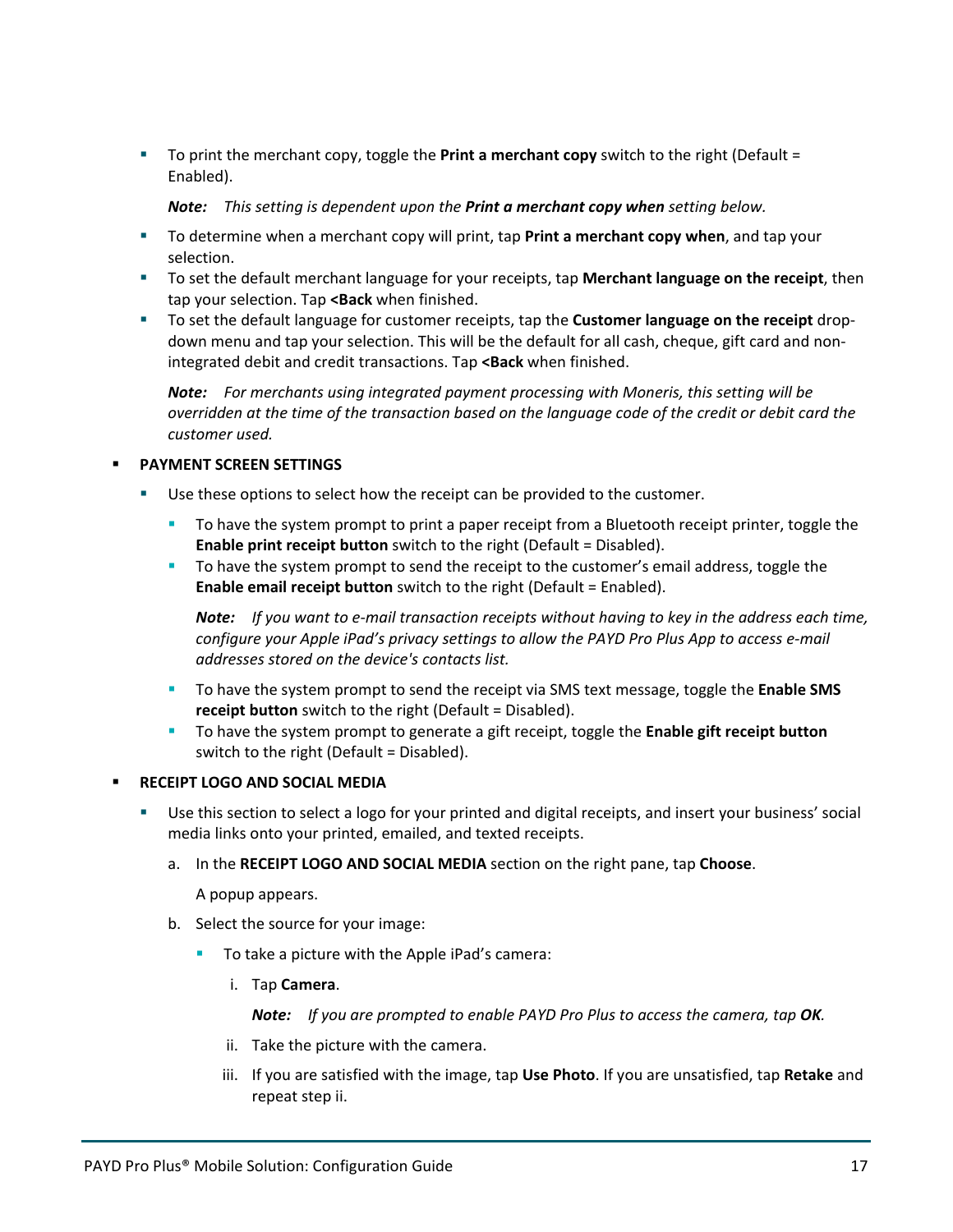- iv. Tap **Logo size**, and then tap the size you wish to use (from 10 100%).
- v. Once your desired logo size is selected, tap **<Receipts** at the top of the right pane.
- To use an image stored on the Apple iPad's internal memory:
	- i. Tap **Library**.
		- The Photos popup appears.
	- ii. Tap **Camera Roll**.
	- iii. Browse the photos stored on your Apple iPad for your logo, and then tap it to select it.
	- iv. Tap **Logo size**, and then tap the size you wish to use (from 10 100%).
	- v. Once your desired logo size selected, tap **<Receipts** at the top of the right pane.
- To use an image stored on the Apple iCloud:
	- i. Tap **iCloud Drive**.

The iCloud Drive popup appears.

ii. In the popup, browse for the image you wish to use, then tap on it.

The image is selected and the popup closes.

- iii. Tap **Logo size**, and then tap the size you wish to use (from 10 100%).
- iv. Once your desired logo size selected, tap **<Receipts** at the top of the right pane.
- Tap inside the **Web page link (email, SMS)** field and enter your business' URL (website address).
- Tap inside the **Facebook link** field and enter your business Facebook address URL (if applicable).
- Tap inside the **Twitter link** field and enter your business' Twitter handle (if applicable).
- Tap inside the **Instagram link** field and enter your business' Instagram handle (if applicable).

#### **Important: When adding social media links onto your email or text receipts, ensure you are in compliance with applicable anti-spam law.**

*Note: The Web page link, Facebook address, Twitter handle, and/or Instagram link will print on printed copies. On receipts that are emailed or texted to customers, the links will be live hyperlinks which a customer can click/tap to access your business website, Facebook page, Twitter page, and/or Instagram page.* 

*Note: If you do not have a business website, Facebook, Twitter, or Instagram account, leave these fields blank.* 

5. Tap **<Configuration** at the top of the right pane to save your work and return to the main Configuration screen.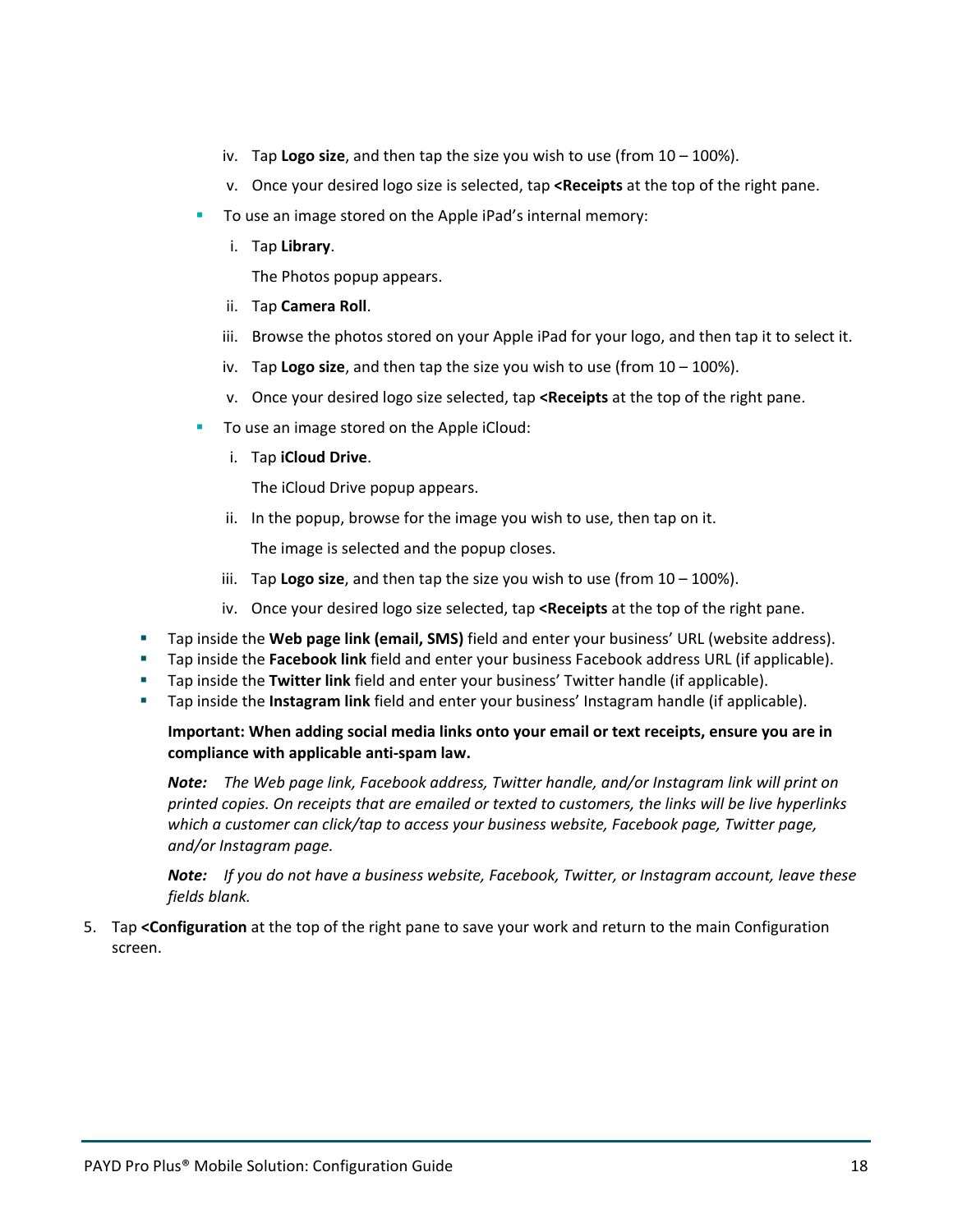## <span id="page-20-0"></span>**Configure payment settings**

Use the Payments screen to define the payment methods your business will accept, how to handle cash penny rounding, and exchange rates.

*Note: Based upon your PAYD Pro Plus software bundle type and/or your Merchant Agreement with Moneris, some payment types described in this guide may or may not be visible to you in this screen.*



- 2. On the main menu, tap **Configuration**.
- 3. In the Configuration screen, tap **Payments**.
- 4. Configure your payment settings by following the guidelines below:
	- **PAYMENT TYPES**
		- Use this section to enable the payment methods your business will accept. There are even two-user defined payment methods you can create.
			- To accept cash as a payment type, toggle the **Cash** switch to the right (Default = Enabled).
			- To accept *Interac* Debit cards as a payment type, toggle the **Debit** switch to the right (Default = Enabled).
			- To accept credit cards as a payment type, toggle the **Credit card** switch to the right (Default = Enabled).
			- To accept cheque as a payment type, toggle the **Cheque** switch to the right (Default = Enabled).
			- To accept store credit as a payment type, toggle the **Store credit** switch to the right (Default = Enabled).
			- To accept Moneris Gift Cards as a payment type, toggle the **Gift card** switch to the right (Default = Disabled)
			- To use the invoicing feature (send customers invoices via email or SMS text with a link to a secure online payment page), toggle the **Invoices** switch to the right (Default = Enabled).
			- To enable layaway functionality to be accessible within the Mobile App, toggle the **Layaways** switch to the right (Default = Disabled).
			- To enable and define other custom payment methods, toggle the **Custom Type 1** & **2** switches to the right (Default = Disabled).

*Note: These custom payment types have variable names that you define in the Configuration - Settings screen in PAYD Administration, therefore the PAYD Pro Plus App will display whatever words you have entered in that screen. If you have not entered anything yet, the payment type names will appear as blanks.* 

#### **PENNY ROUNDING**

- Tap the **Rounding selected** selector to define how the PAYD Pro Plus App will round to the nearest nickel value when cash is selected as the payment method. Choose one of the following:
	- If you do not want the PAYD Pro Plus App to do any rounding, tap **No rounding**.
	- If you want the PAYD Pro Plus App to round up or down to the nearest nickel value, tap **Nearest \$0.05 rounding**.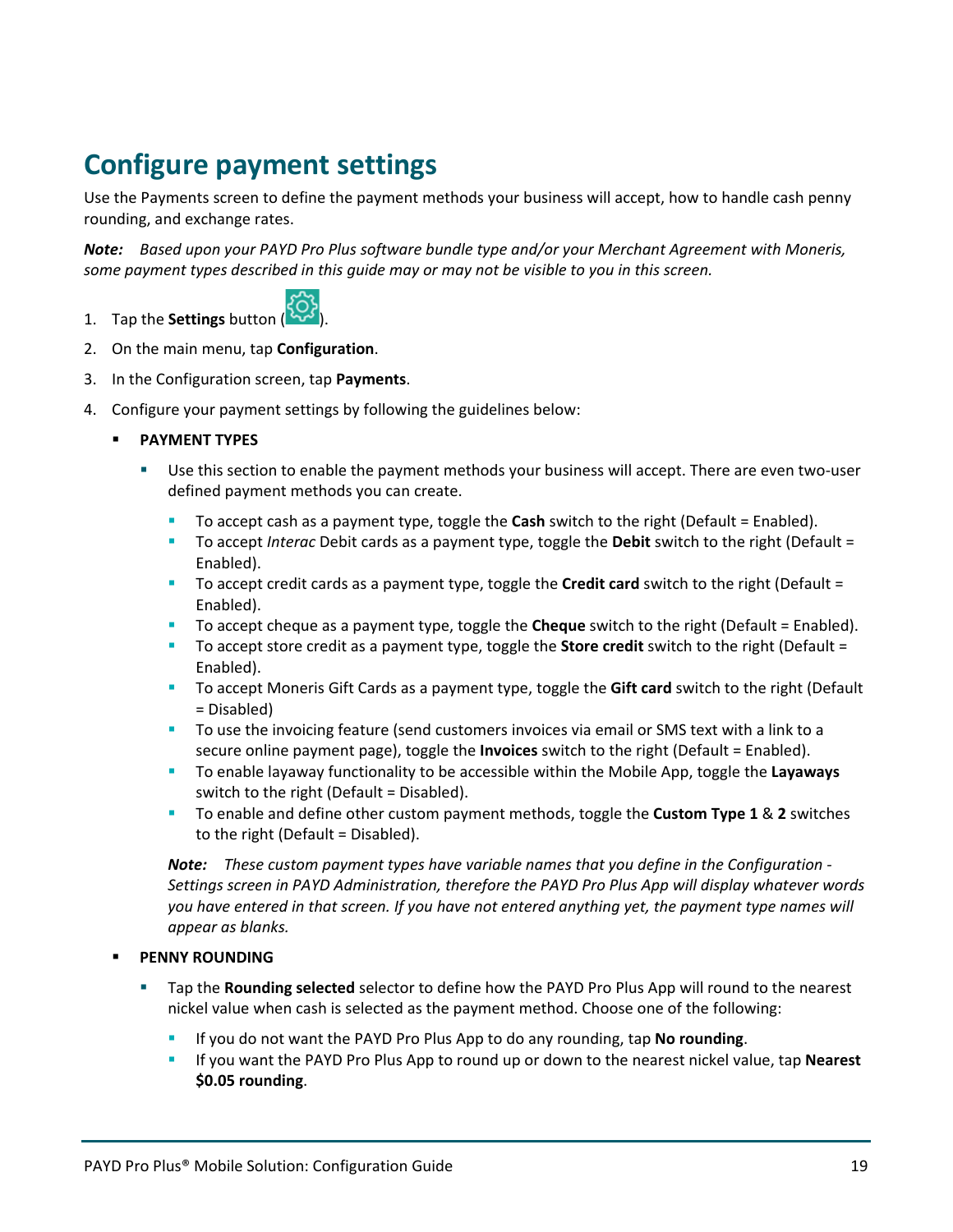#### **US EXCHANGE RATE**

 Tap the **\$1.00 USD is Equal to** section, then use the on-screen keyboard to enter the current value of a US dollar at your business (e.g., if \$1 US buys \$1.12 Canadian, you would enter "1.12" in the **CAD** field).

*Note: It is the merchant's responsibility to enter the exchange rates, and to change this value as needed; this value is not changed or monitored by Moneris.* 

5. Tap **<Configuration** at the top of the right pane to save your work and return to the main Configuration screen.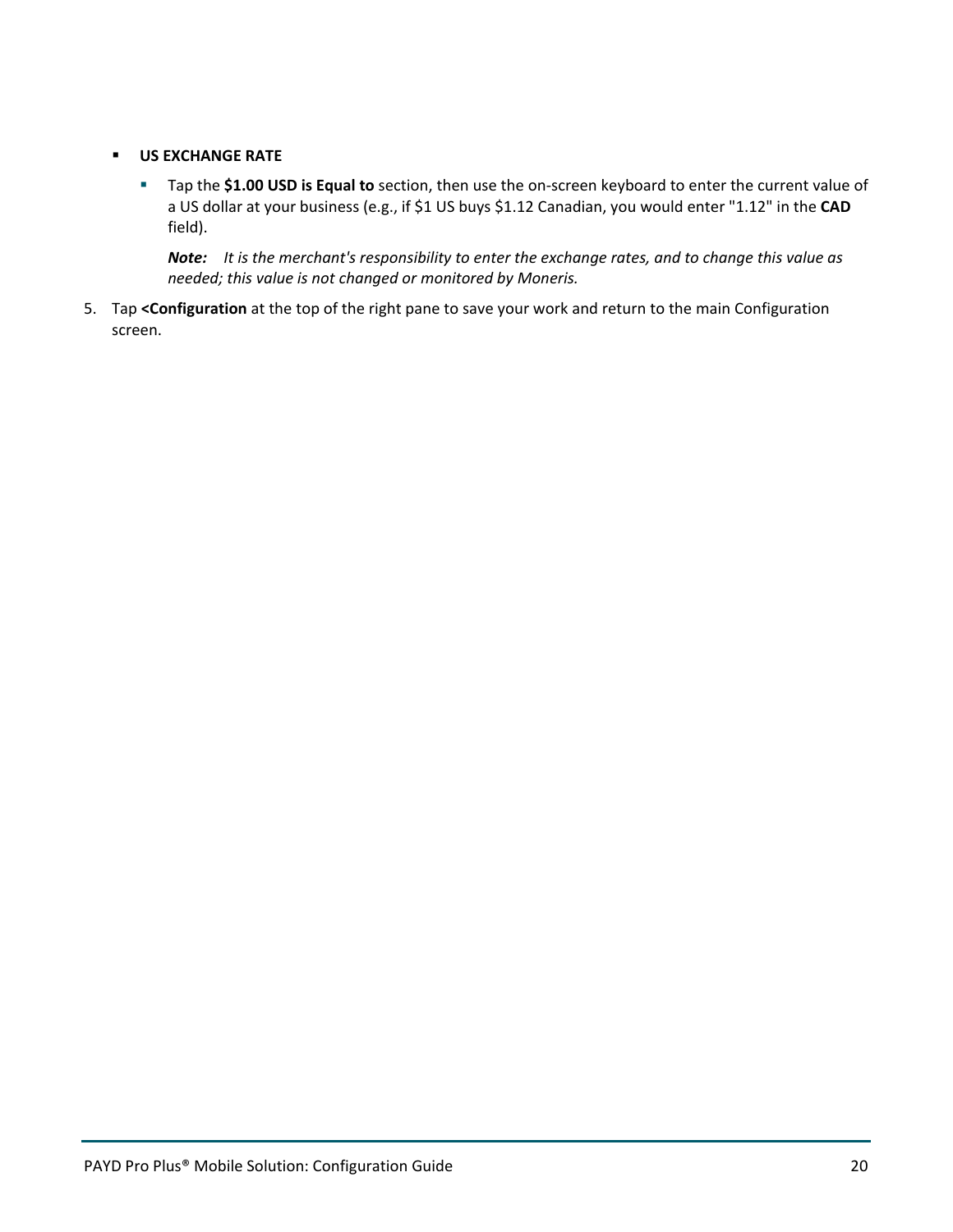## <span id="page-22-0"></span>**Configure taxes**

Use the Taxes screen to enter your business' tax registration numbers for the federal and provincial taxes to which you are subject.



- 1. Tap the **Settings** button ( ).
- 2. On the main menu, tap **Configuration**.
- 3. In the Configuration screen, tap **Taxes**.
- 4. In the **Registration number** field(s), enter the business' tax registration number(s) as needed.
- 5. Tap **<Configuration** at the top of the right pane to save your work and return to the main Configuration screen.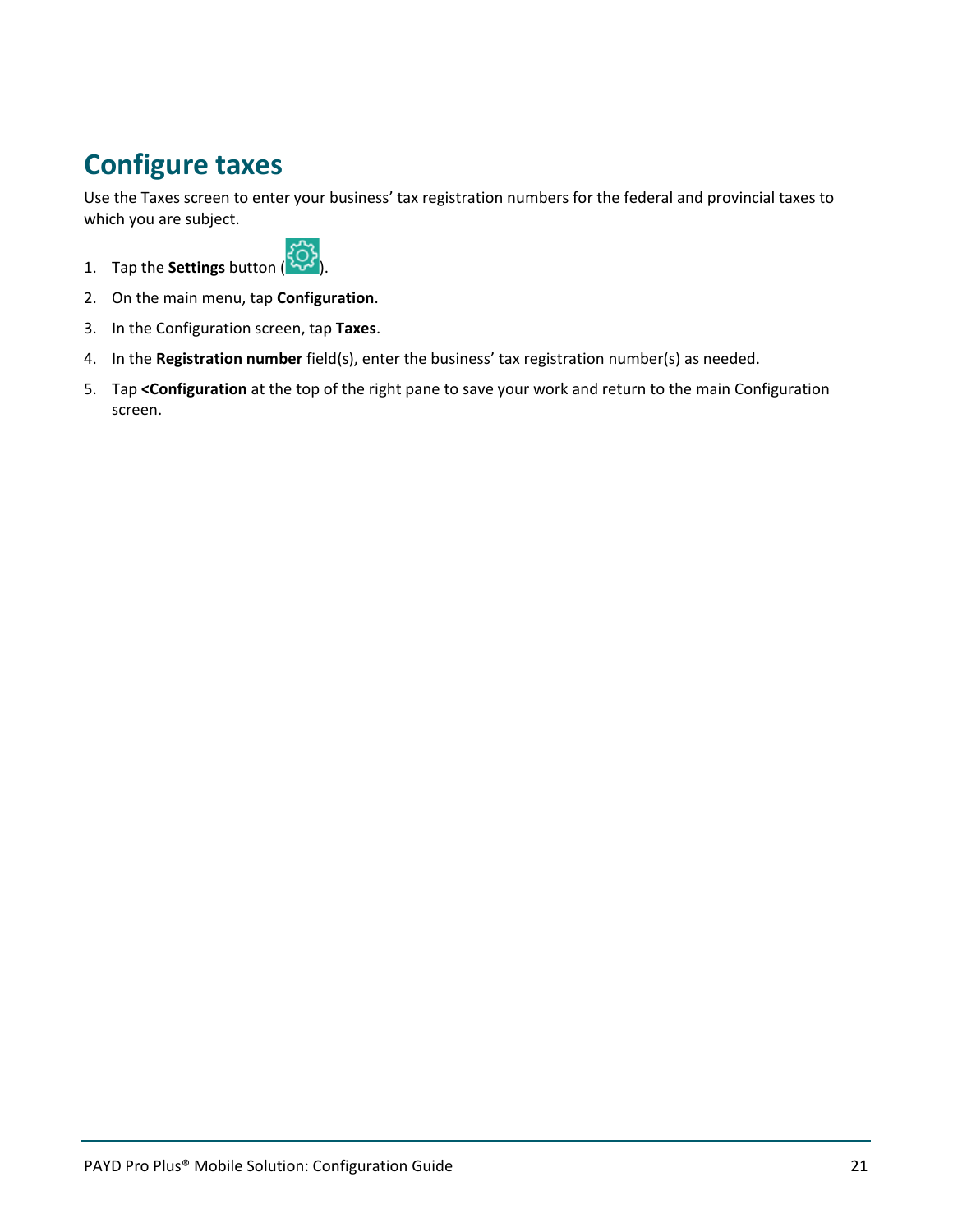## <span id="page-23-0"></span>**Configure store contact information**

Use the Contact Info screen to enter your business' name, address info, and contact information. This information will appear on receipts and in other areas.



- 1. Tap the **Settings** button ( ).
- 2. On the main menu, tap **Configuration**.
- 3. In the Configuration screen, tap **Contact Info**.
- 4. Enter your business' name in the **Store name** field.
- 5. Enter your business address into the various fields in the **ADDRESS** section.
- 6. Enter your contact information into the various fields in the **CONTACT INFO** section.
- 7. Tap **<Configuration** at the top of the right pane to save your work and return to the main Configuration screen.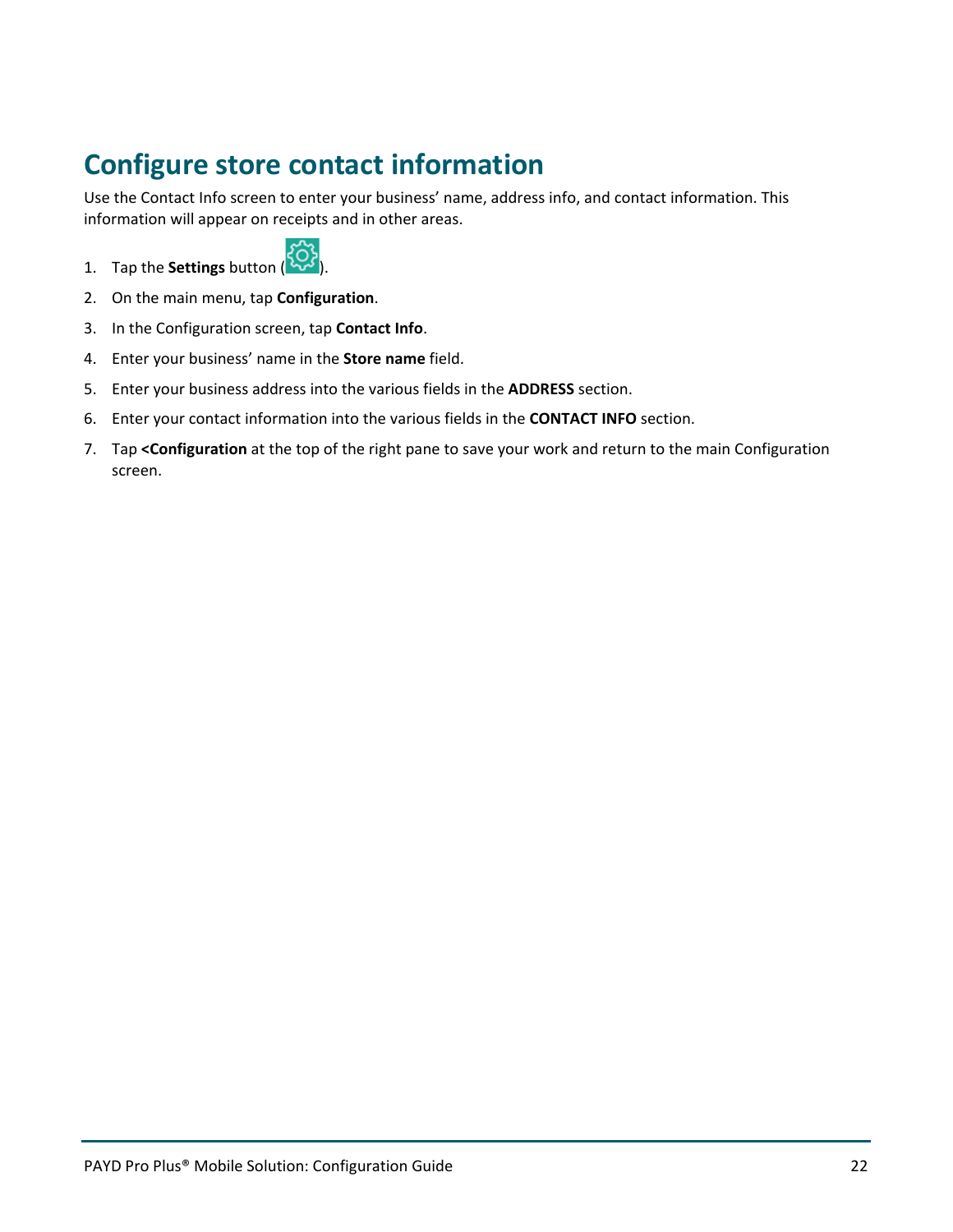## <span id="page-24-0"></span>**Configuring the Customer Display**

The PAYD Pro Plus Mobile App features a Customer Display, a secondary iPad that enables customers to see real time information as their transaction is being processed on the PAYD Pro Plus App on the primary iPad.

The Configuration screen has a section for configuring this feature, but the instructions for configuring and using the Customer Display are contained in a separate guide. This guide (titled *PAYD Pro Plus® Mobile Solution Customer Display: Reference Guide*) is available at **[moneris.com/support-PAYDProPlus](https://www.moneris.com/en/Support/Devices/PAYD-Pro-Plus)**.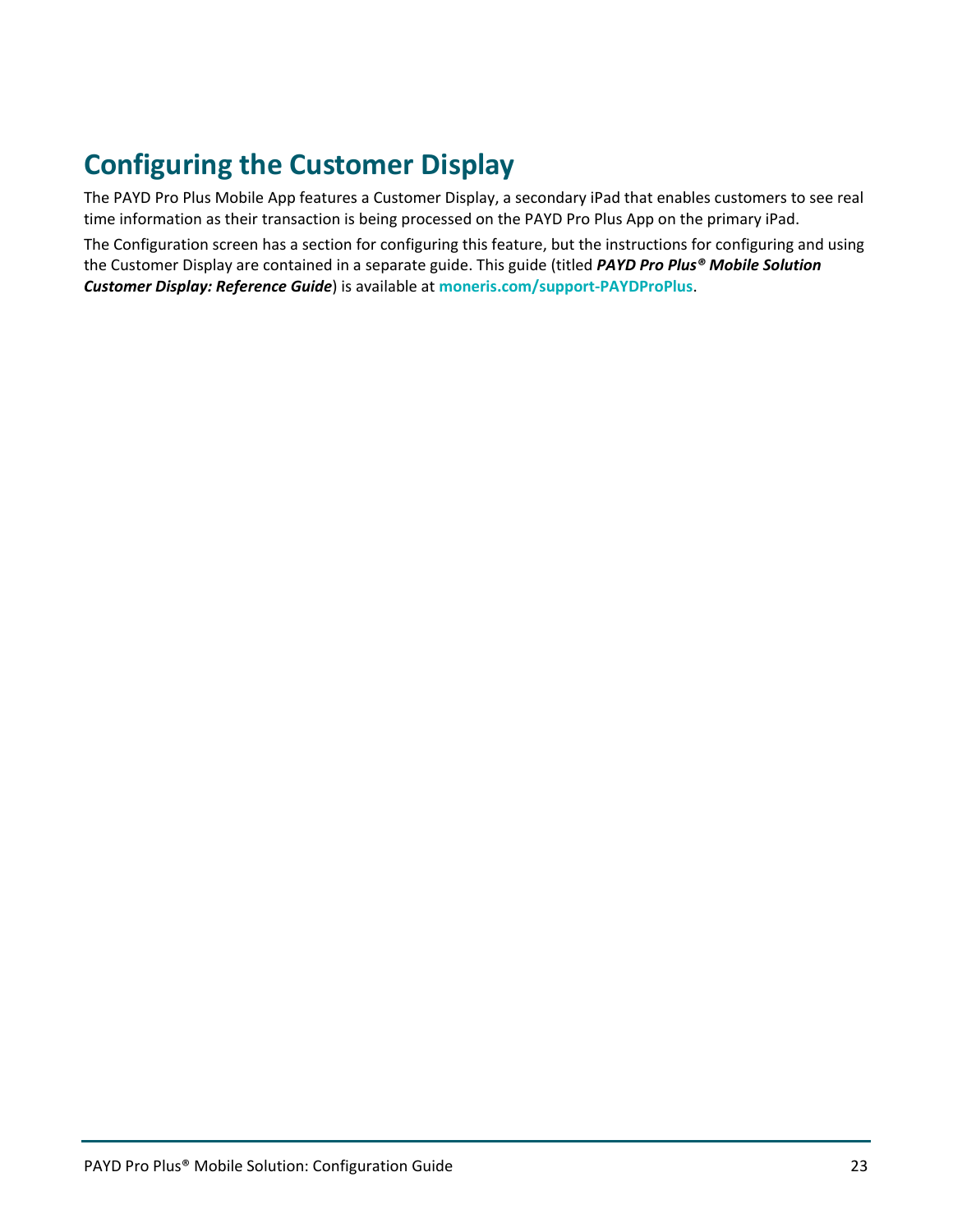## <span id="page-25-0"></span>**Merchant support**

At Moneris, help is always here for you 24/7.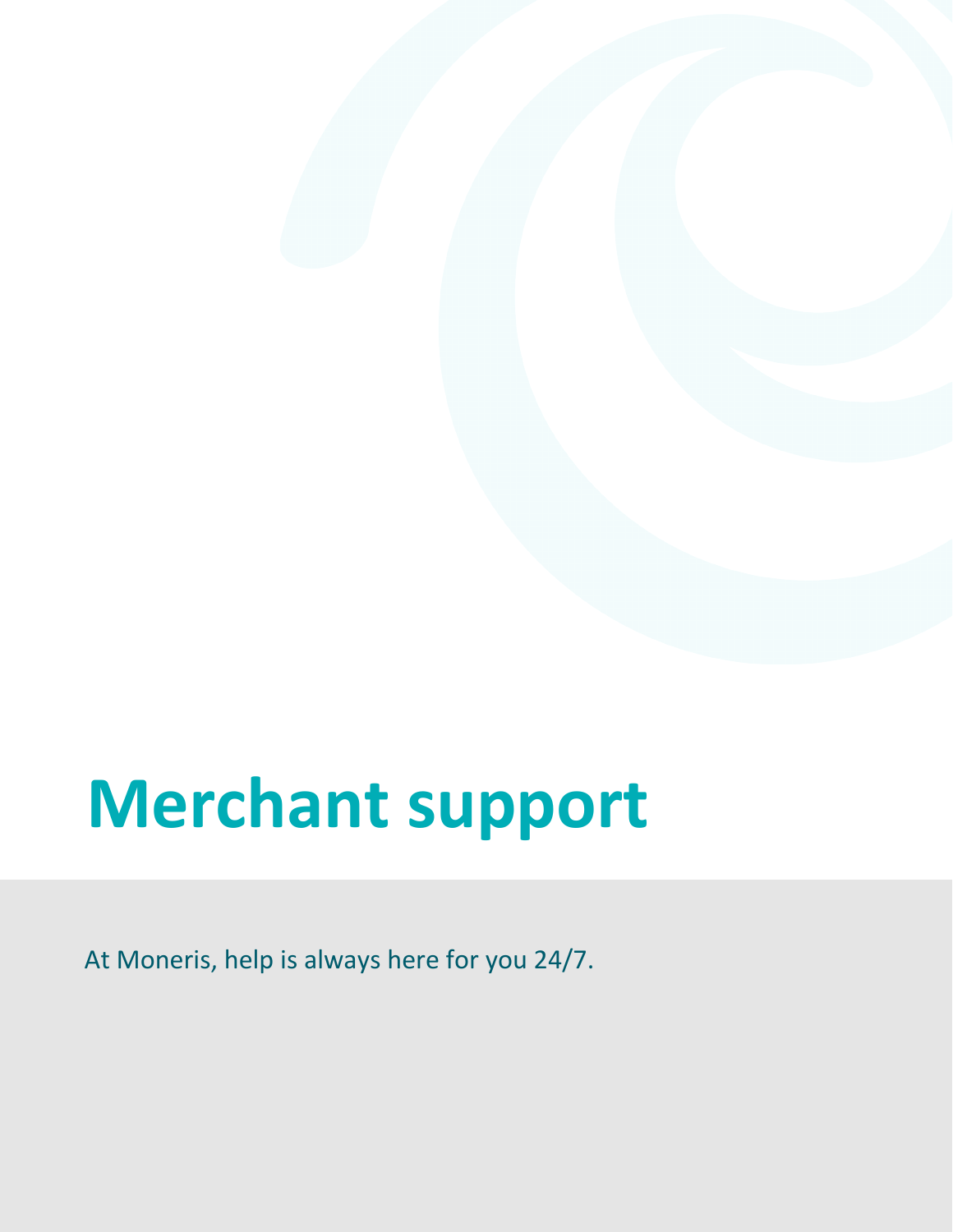## **If you need assistance with your payment processing solution, we're here to help, 24/7.**

## We're only one click away.

- To access the *PAYD Pro Plus Online Help* tool:
	- For context-sensitive help from within PAYD Administration, tap the **Help** icon ( )
	- For the full webhelp, from within a context-sensitive help window, tap the '**Show**' link in the top left corner of the window. The full webhelp table of contents will appear on the left side of the window.
- Visit **[moneris.com/support-PAYDProPlus](https://www.moneris.com/en/support/devices/payd-pro-plus/)** to:
	- consult the FAQs on how to set up and use PAYD Pro Plus
	- download PAYD Pro Plus guides to assist with getting started, hardware installation, configuration, and usage instructions
- Visit **[shop.moneris.com](https://shop.moneris.com/)** to purchase point-of-sale supplies and receipt paper
- Visit **[moneris.com/insights](https://moneris.com/insights)** for business and payment news, trends, customer success stories, and quarterly reports & insights

## Need help setting up? We'll be there.

Moneris offers quick, hassle-free on-site setup of your complete iPad POS Solution by our in-house technicians. Contact us at **1-866-MONERIS** to learn more or visit **[moneris.com/iPadPOS](https://www.moneris.com/en/Products-Services/Mobile-Tablet/iPad-POS-Solutions)** to learn more.

## Can't find what you are looking for?

Call Moneris Customer Care (available 24/7) toll-free at **1-866-319-7450**. We'll be happy to help.

You can also send us a secure message 24/7 by logging in to Merchant Direct® at **[moneris.com/mymerchantdirect](https://moneris.com/mymerchantdirect)**.